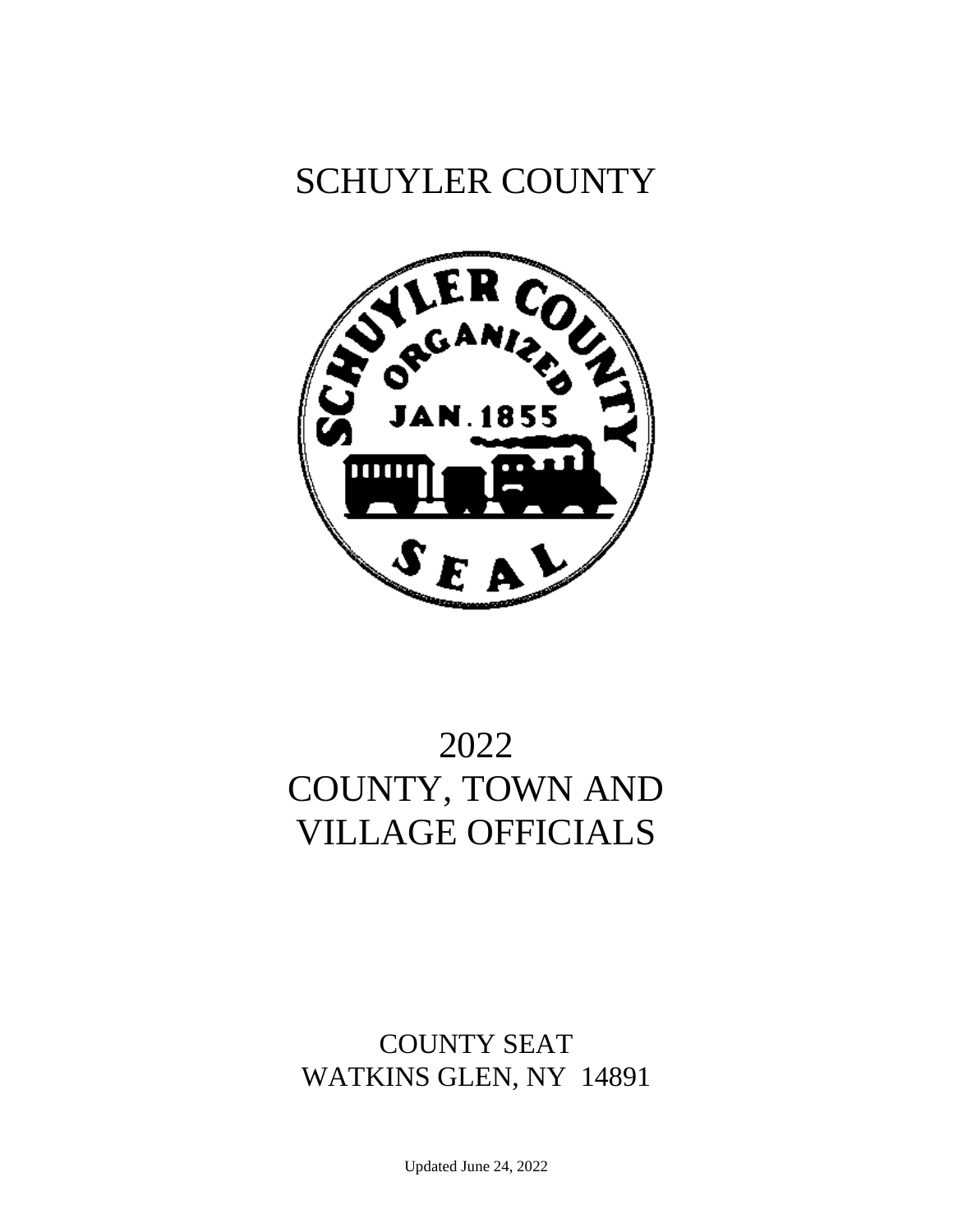## **INDEX**

| <b>County Officials</b>                   |
|-------------------------------------------|
|                                           |
|                                           |
|                                           |
| <b>Town Officials</b>                     |
|                                           |
|                                           |
|                                           |
|                                           |
|                                           |
|                                           |
|                                           |
| <b>Village Officials</b>                  |
|                                           |
| Village of Odessa                         |
|                                           |
| Schuyler County Populations and Map 20-21 |
|                                           |
|                                           |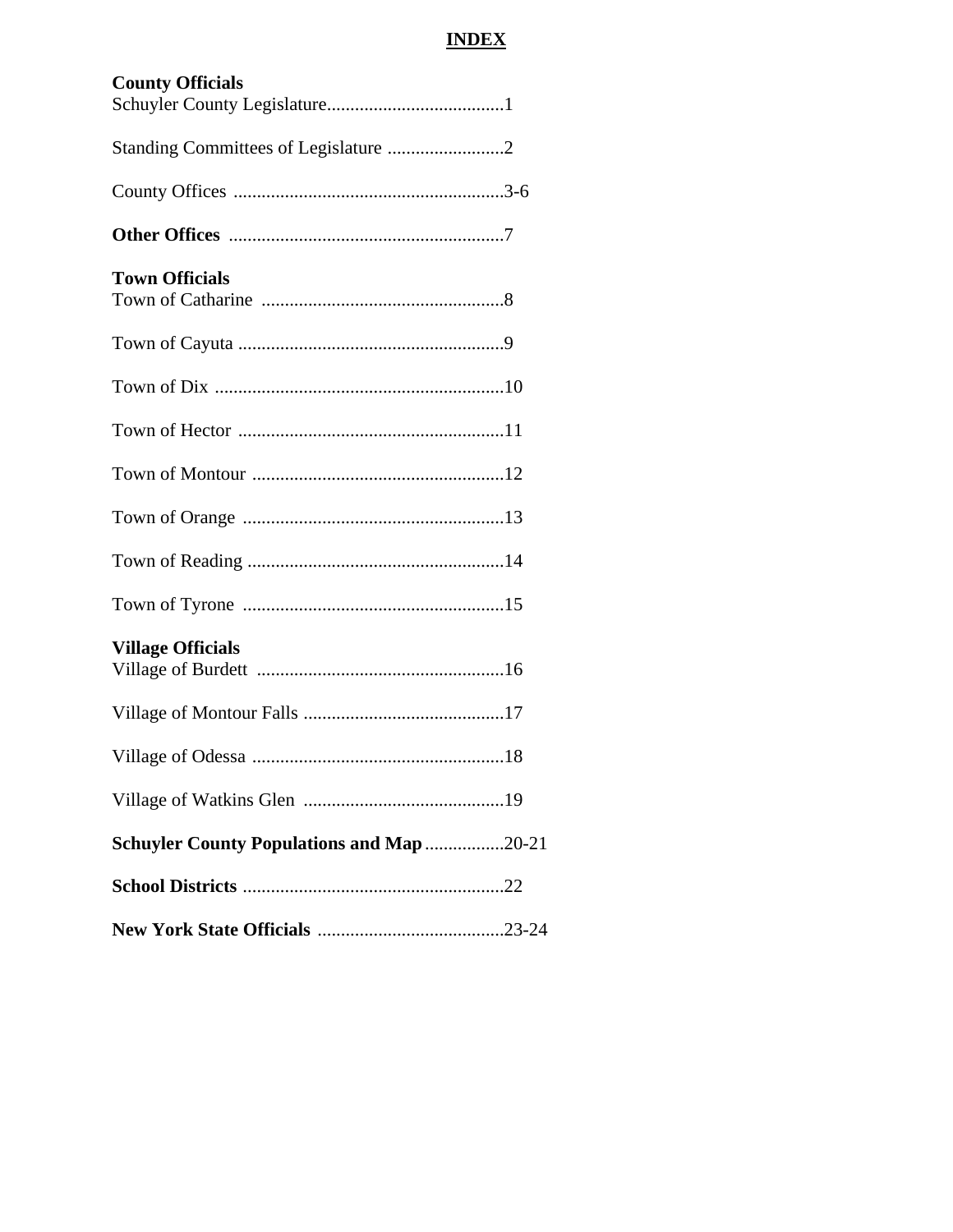### **SCHUYLER COUNTY LEGISLATURE**

County Office Building, 105 Ninth Street, Unit 6 Watkins Glen, New York 14891 Phone (607) 535-8100 Web Page: [www.schuylercounty.us](http://www.schuylercounty.us/) E-mail: [Legislature@co.schuyler.ny.us](mailto:Legislature@co.schuyler.ny.us)

#### **Carl H. Blowers, Chairman**

### **Stacy B. Husted, Clerk**

### **Jamee L. Mack, Deputy Clerk**

Philip C. Barnes (R) Laurence W. Jaynes Michael L. Lausell (D)

James W.D. Howell, Jr. (R) Carl H. Blowers (R) Mark F. Rondinaro (R) [JHowell@co.schuyler.ny.us](mailto:JHowell@co.schuyler.ny.us)  $607 - 237 - 5469$  (C)

David M. Reed  $(R)$  Gary L. Gray  $(R)$ District I District VIII 6371 Morell Road PO Box 122 Cayuta, NY 14824 Wayne, NY 14893 607-796-9558 (H) 607-292-9922 (H) [DReed@co.schuyler.ny.us](mailto:DReed@co.schuyler.ny.us) [GGray@co.schuyler.ny.us](mailto:GGray@co.schuyler.ny.us)

District VI District II District II 203 Lakeview Avenue 3709 Main Street 5120 County Road 4 Watkins Glen, NY 14891 Burdett, NY 14818 Burdett, NY 14818 607-481-0482 (C) 607-742-9135 (C) 607-227-9226 (C) [PBarnes@co.schuyler.ny.us](mailto:PBarnes@co.schuyler.ny.us) [LJaynes@co.schuyler.ny.us](mailto:LJaynes@co.schuyler.ny.us) [MLausell@co.schuyler.ny.us](mailto:MLausell@co.schuyler.ny.us)

District IV District V District VII 4707 Cotton Hanlon Road 3910 Hawks View Drive 3339 County Road 30 607-535-7266 (H) Montour Falls, NY 14865 607-398-0648 (C) [CBlowers@co.schuyler.ny.us](mailto:CBlowers@co.schuyler.ny.us)

Montour Falls, NY 14865 P.O. Box 416 Watkins Glen, NY 14891 607-227-1141 (C) 607-535-6174 (H) [MRondinaro@co.schuyler.ny.us](mailto:MRondinaro@co.schuyler.ny.us)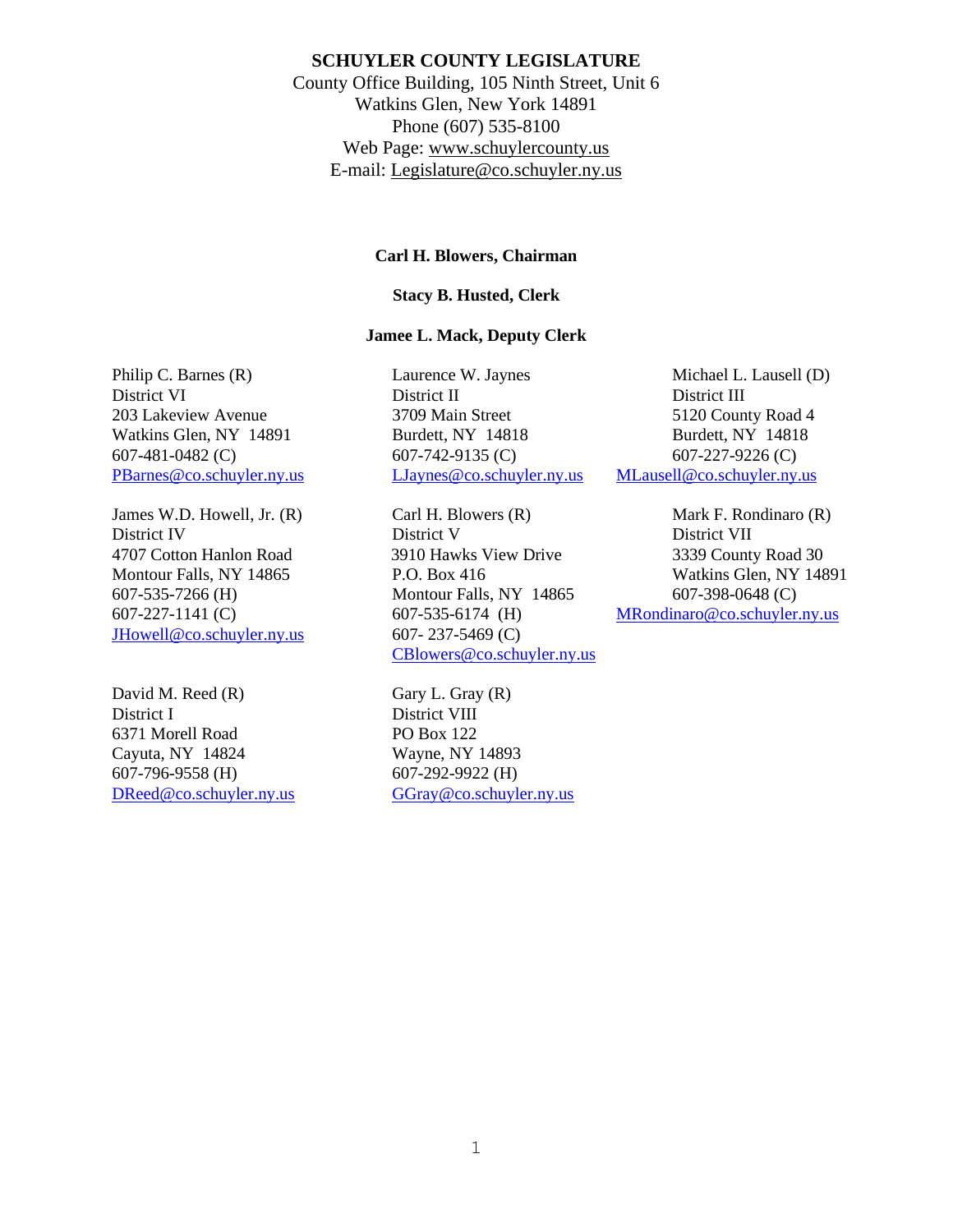### **SCHUYLER COUNTY LEGISLATURE 2022 STANDING COMMITTEES**

### **Regular Meetings of the Legislature are held the second Monday of each month at 6:30 p.m. in the Legislative Chambers.**

Committee meetings will be held the second week after the Regular Meeting of the Legislature. Dates and times are subject to change.

**PUBLIC SAFETY/CRIMINAL JUSTICE – Monday, 9:00 a.m.** Committee Members: Gray, Chair, Barnes, Jaynes, Reed

**PUBLIC WORKS – Monday, immediately following adjournment of the 9:00 a.m. Public Safety/Criminal Justice Committee** Committee Members: Howell, Chair, Barnes, Jaynes, Reed

**HUMAN SERVICES – Tuesday, 9:00 a.m.** Committee Members: Lausell, Chair, Jaynes, Rondinaro, Gray

**COMMUNITY DEVELOPMENT & NATURAL RESOURCES – Tuesday, 10:00 a.m.** Committee Members: Rondinaro, Chair, Lausell, Howell, Gray

**MANAGEMENT & FINANCE – Monday, 10:00 a.m.** Committee Members: Barnes, Chair, Lausell, Howell, Rondinaro

**LEGISLATIVE COMMITTEE** Blowers, Chair, All Legislators

**BOARD OF HEALTH COMMITTEE** - **Wednesday, before Legislative Resolution Review Committee Meeting, 9:00 a.m. quarterly**  Blowers, Chair, All Legislators

**LEGISLATIVE RESOLUTION REVIEW COMMITTEE – Wednesday, the week before the Regular Board Meeting,**  Blowers Chair, All Legislators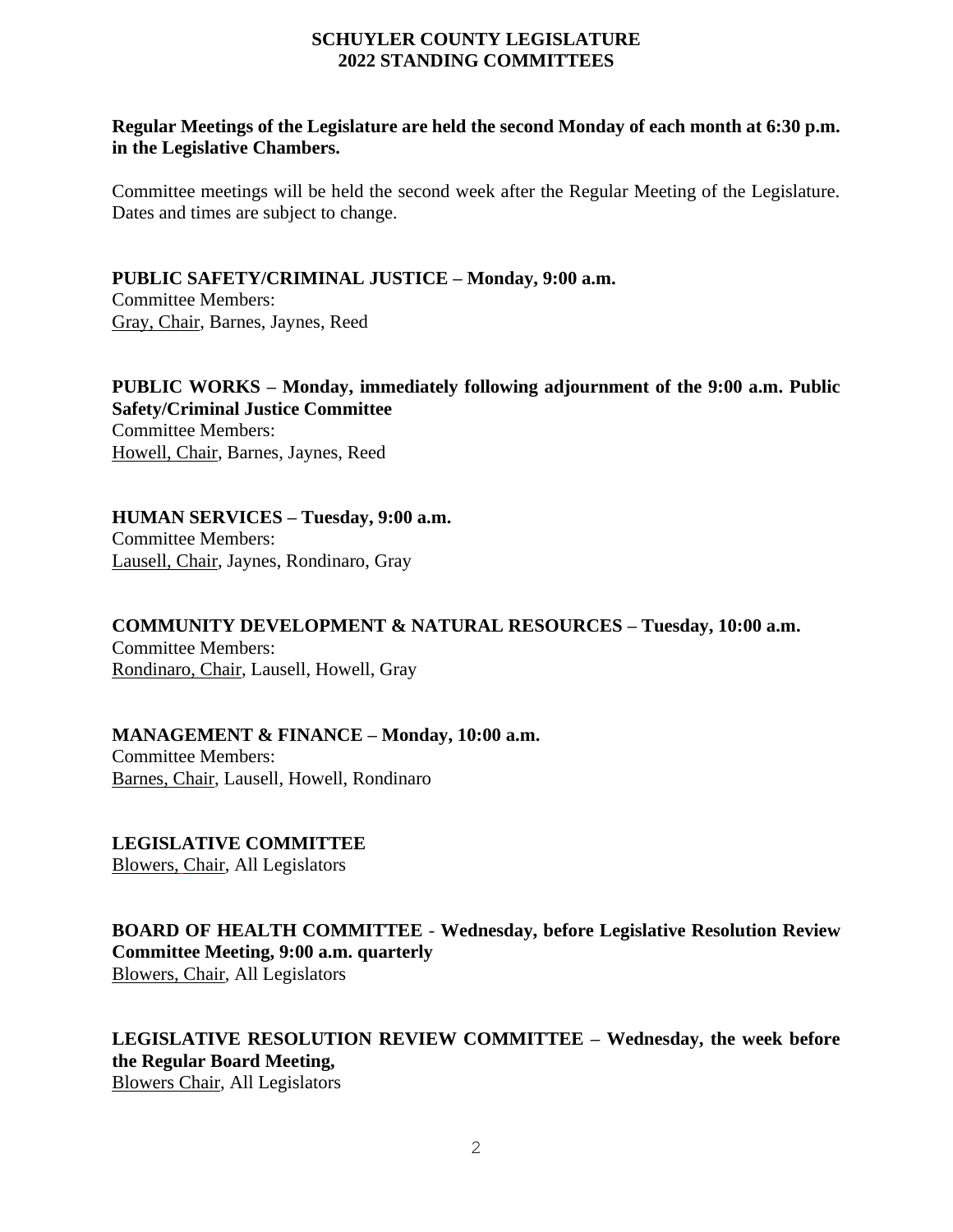### **2022 SCHUYLER COUNTY OFFICIALS**

| <b>COUNTY OFFICE BUILDING (COB)</b>      | <b>HUMAN SERVICES COMPLEX (HSC)</b>       |
|------------------------------------------|-------------------------------------------|
| 105 Ninth Street, Watkins Glen, NY 14891 | 323 Owego Street, Montour Falls, NY 14865 |

### **SHARED PUBLIC WORKS FACILITY (SPWF) 910 S. Decatur Street, Watkins Glen, NY 14891**

| AMERICANS WITH DISABILITIES COORDINATOR, COB, Unit 32                                                                                    |                  |
|------------------------------------------------------------------------------------------------------------------------------------------|------------------|
| <b>AUDITOR, COB, Unit 6</b>                                                                                                              |                  |
| Fonda Chronis                                                                                                                            |                  |
| Kenneth Thurston, Superintendent<br>Jason E. Kelly, Deputy Building Maintenance Supervisor                                               | Fax 607-535-6853 |
| Lorraine (Lorry) Johnson, Personnel Officer                                                                                              | Fax 607-535-8193 |
| Benjamin Saks, Jr. D.O., Coroner<br>Patricia Kelly, N.P., Coroner<br>Katherine Conroy, R.N., Coroner<br>Kathleen McCauley, R.N., Coroner |                  |
| Fonda Chronis<br>                                                                                                                        |                  |
| Steven J. Getman, J.D.<br>Kristin E. Hazlitt J.D., Assistant County Attorney                                                             | Fax 607-535-8123 |
| Theresa A. Philbin, Clerk (R)<br>Amy S. Thornton, Deputy County Clerk                                                                    | Fax 607-535-8130 |
| COUNTY, SURROGATE, SUPREME & FAMILY COURT, COB607-228-3351<br>Matthew C. Hayden, Judge                                                   | Fax 646-963-6590 |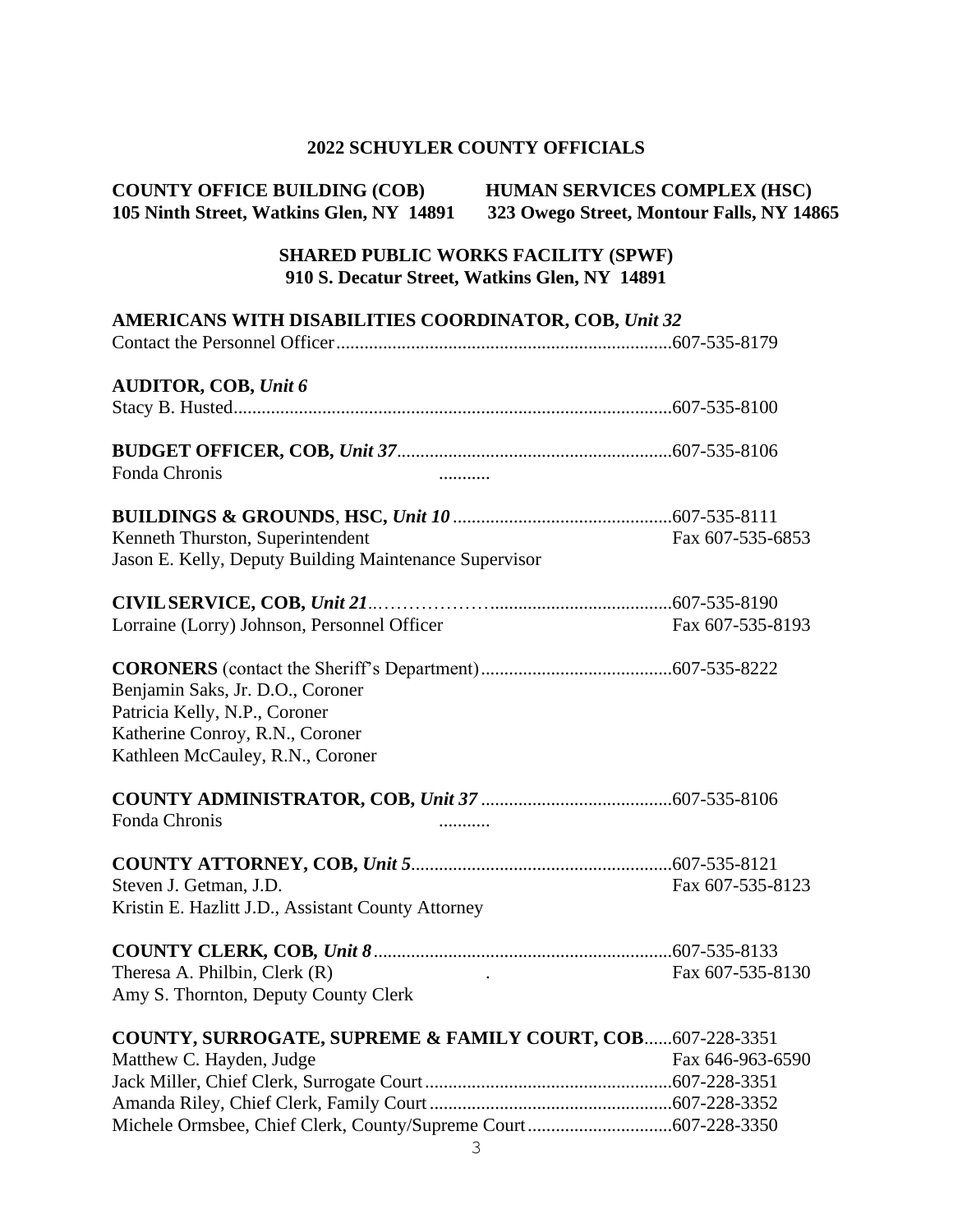| Joseph G. Fazzary, Esquire (R)                                | Fax 607-535-8385 |
|---------------------------------------------------------------|------------------|
| Jeremey Hourihan, Chief Assistant District Attorney           |                  |
|                                                               |                  |
| Carolyn Elkins, Commissioner (D)                              | Fax 607-535-8364 |
| Kathryn Elkins, Deputy Commissioner (D)                       |                  |
| Joseph Fazzary, Commissioner (R)                              |                  |
| Kristian Vondracek, Deputy Commissioner (R)                   |                  |
| <b>EMERGENCY MANAGEMENT SERVICES, COB, Unit 36</b>            |                  |
|                                                               |                  |
| Mark Cicora, Jr., Deputy Coordinator                          | Fax 607-535-8201 |
| Keith Caslin, Deputy Coordinator                              |                  |
|                                                               |                  |
| Kenneth Thurston, Superintendent<br>$\cdots$                  | Fax 607-535-2768 |
| Donald Perry, Deputy Superintendent                           |                  |
| 910 S. Decatur Street, Watkins Glen                           |                  |
|                                                               |                  |
| <b>Gary Emerson</b>                                           |                  |
| 110 Brooklyn Terrace                                          |                  |
| Odessa, NY 14869                                              |                  |
| Schuyler.Historian@gmail.com                                  |                  |
|                                                               |                  |
| Lorraine (Lorry) Johnson, Personnel Officer .                 | Fax 607-535-8193 |
| Karen Spaccio, Human Resources Administrator-Benefits Manager |                  |
|                                                               |                  |
| Chris Caccia, Information Technology Director                 | Fax 607-535-6853 |
|                                                               |                  |
|                                                               |                  |
| Amanda L. Riley, Commissioner                                 |                  |
| Carl H. Blowers, Chairman of Legislature                      |                  |
| Matthew C. Hayden, County Judge                               |                  |
| Christopher Baker, Supreme Court Judge                        |                  |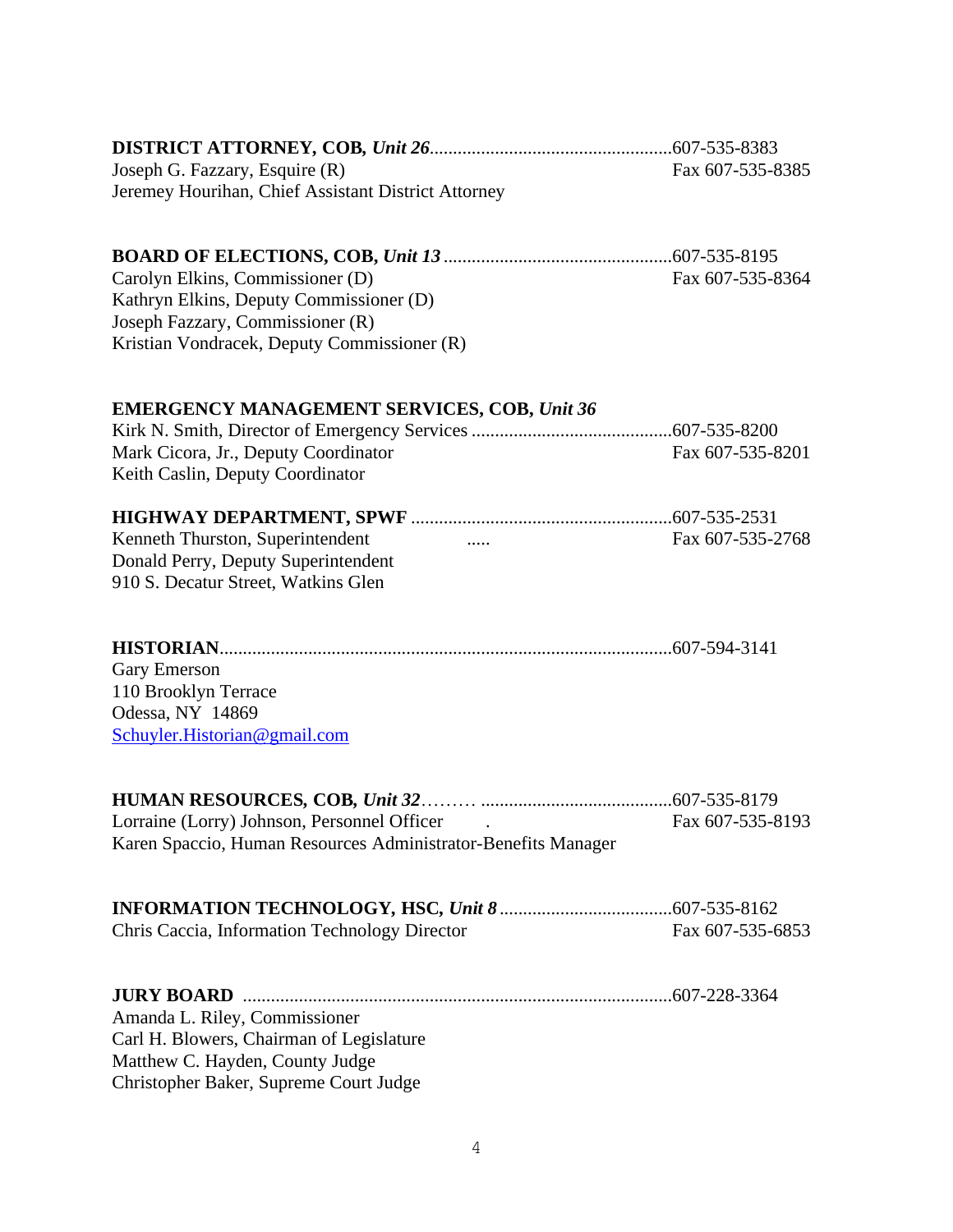| M. Shawn Rosno, Director                                                   | Fax 607-535-8284 |
|----------------------------------------------------------------------------|------------------|
| Vacant, Clinic Director                                                    |                  |
| Mill Creek Center, 106 S. Perry Street, Suite 4, Watkins Glen              |                  |
|                                                                            |                  |
|                                                                            |                  |
| <b>Services Provided</b>                                                   |                  |
| Psychotherapy $&$ Counseling for individuals, families, parents $&$ groups |                  |
| <b>Psychological Assessments</b>                                           |                  |
| Psychiatry and Psychotropic Medications                                    |                  |
| Crisis Intervention                                                        |                  |
| <b>Marital Counseling</b>                                                  |                  |
| <b>Referral Services</b>                                                   |                  |
| Linkage to Higher Levels of Care                                           |                  |
| Linkage to Respite/Hospital Diversion for Children                         |                  |
| Single Point of Access for Children and Adults (SPOA)                      |                  |
| Intensive Case Management Services for Children and Adults                 |                  |
| Supportive Case Manager for Children and Adults                            |                  |
|                                                                            |                  |
| Tarra Rea, Assistant Deputy County Clerk                                   | Fax 607-535-8130 |
|                                                                            |                  |
| Tamre Waite, Director                                                      | Fax 607-535-6832 |
| Kristin VanHorn, AICP, Director                                            |                  |
|                                                                            |                  |
| Chris Rosno, Director                                                      | Fax 607-535-8173 |
|                                                                            |                  |
| Vacant                                                                     | Fax 607-535-6404 |
|                                                                            |                  |
| Nancy L. King, M.D., Interim Director                                      | Fax 607-535-8157 |
| <b>Stacy Hills, Deputy Public Health Director</b>                          |                  |
| Mill Creek Center, 106 S. Perry Street, Suite 4, Watkins Glen              |                  |

#### **Clinics/Services**

Immunization, Flu, Animal Rabies clinics, Human and Animal exposure investigations, Communicable Disease investigations, Tuberculosis testing, Lead exposure care coordination, Early Intervention, Preschool Special Education, Community Health Planning, Maternal Child Health education and Breastfeeding support, Chronic Disease Prevention, Healthy Eating Active Living Coalition, Public Health Emergency Preparedness, Planning and Response, Schuyler County Medical Reserve Corp., Schuyler County Coalition on Underage Drinking and Drugs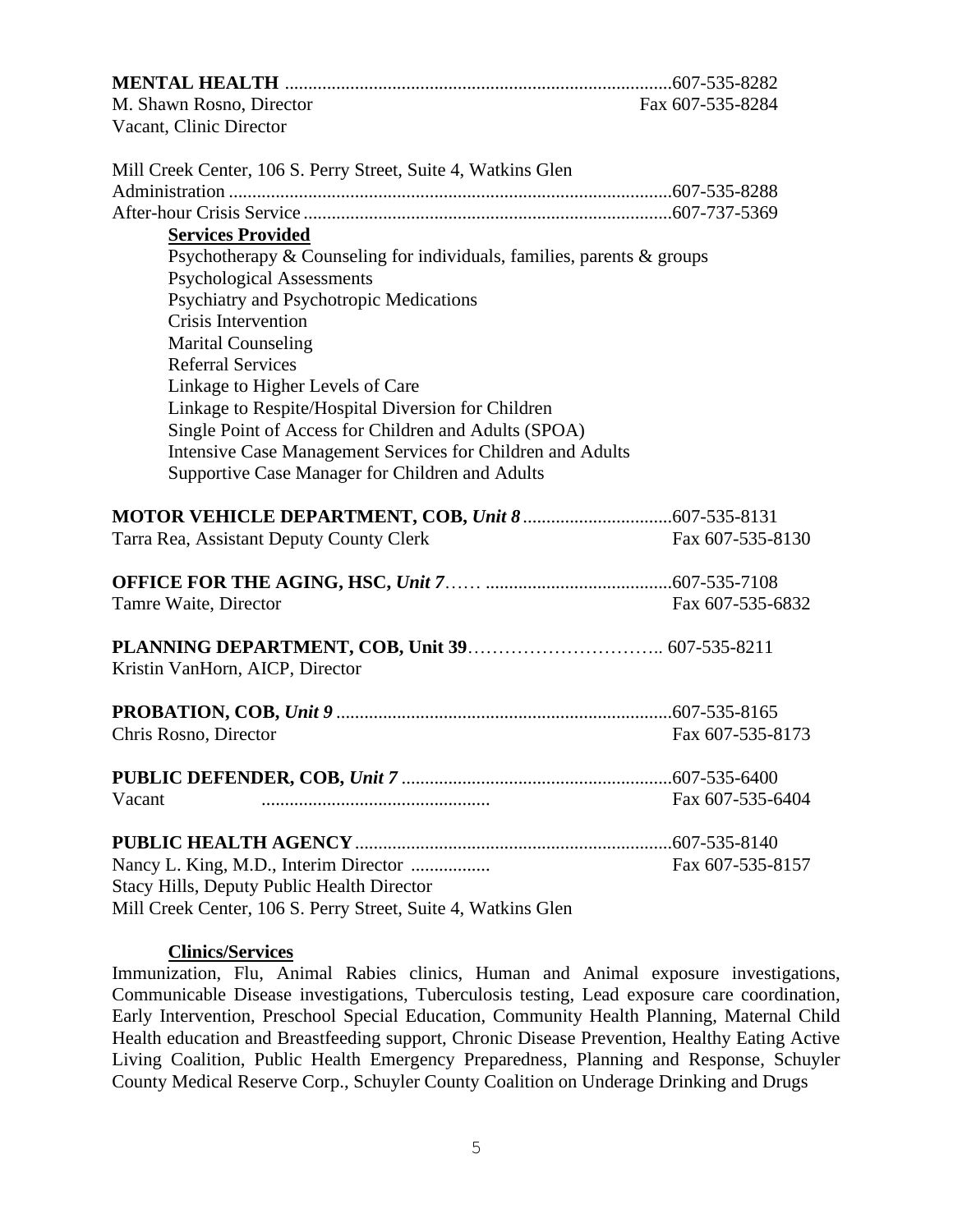| Elizabeth Guild, Director                                                                                              |                  |
|------------------------------------------------------------------------------------------------------------------------|------------------|
| Kelly Anderson, Director                                                                                               |                  |
| Fonda Chronis, County Administrator                                                                                    |                  |
| Peggy Tomassi, Records Management Officer<br>105 Ninth Street, Unit 31, Watkins Glen, NY                               |                  |
| Kevin P. Rumsey, Sheriff<br>Andrew M. Zeigler, Undersheriff                                                            | Fax 607-535-8216 |
| JoAnn Fratarcangelo, Commissioner<br>Michele Wasicki, Deputy Commissioner                                              | Fax 607-535-8377 |
| Holley A. Sokolowski, Treasurer (R)<br>Joshua Brittingham, Deputy Treasurer                                            |                  |
| Joan Scott, Director<br>Monday, Tuesday, Wednesday, Friday - 9 am - 1 pm<br>Thursday - $3 \text{ pm}$ - $7 \text{ pm}$ | Fax 607-535-6854 |
| Darrel Sturges, Watershed Inspector<br>Josh Cole, Assistant                                                            | Fax 607-535-6867 |
| 910 S. Decatur Street, Watkins Glen, NY<br>Clifford Boyce, Director                                                    | Fax 607-535-2768 |
| JoAnn Fratarcangelo, Youth Bureau Director                                                                             | Fax 607-535-6810 |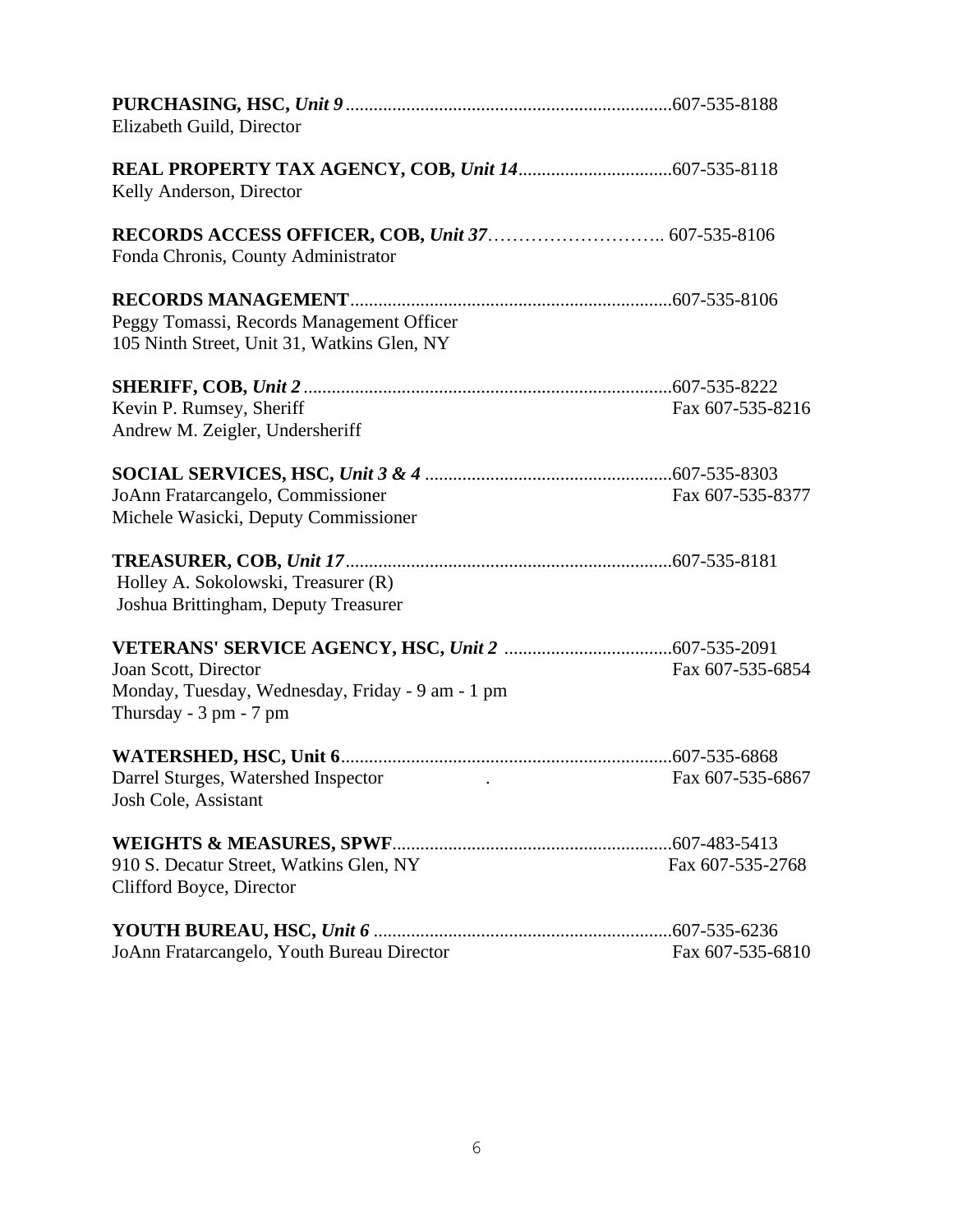### **Human Services Complex 323 Owego Street Montour Falls, NY 14865 (other Agencies located at the HSC)**

### **CORNELL COOPERATIVE EXTENSION**

|                                                                               | .607-535-7161    |
|-------------------------------------------------------------------------------|------------------|
| Nathan Kumar Scott, Executive Director                                        | Fax 607-535-6813 |
| Susan Neal, Finance Manager                                                   |                  |
| Catharine Barnes, Senior Administrative Assistant                             |                  |
|                                                                               |                  |
| Brett Chedzoy, Senior Resource Educator                                       |                  |
| Marissa Nolan, Program Educator for Agriculture and Natural Resources         |                  |
| <b>4-H YOUTH DEVELOPMENT &amp; FAMILY LIFE EDUCATION607-535-7161</b>          |                  |
| Mel Schroeder, 4-H, Youth and Family Leader                                   |                  |
| Mel Shroeder, Hidden Valley 4-H Camp Administrator                            |                  |
| Bruce Condie, Hidden Valley 4-H Camp Director                                 |                  |
| Paula Goodrich, Parenting Educator                                            |                  |
| Kim Seaman, After School REACH Coordinator (Watkins Glen)                     |                  |
| Ceridwen Dickerson - Stermer, After School REACH Coordinator (Odessa Montour) |                  |
|                                                                               |                  |
| Joan Martin, Nutrition Educator                                               |                  |
|                                                                               |                  |
| Todd Knobbe, Clean Energy Communities Program                                 |                  |
| Eric Herman, HeatSmart FLX South program                                      |                  |
|                                                                               |                  |
| Marissa Nolan, Environmental Educator                                         |                  |

### **OTHER COMMUNITY AGENCIES**

### **SCHUYLER COUNTY SOIL & WATER**

Watkins Glen, NY 14891

| Jerry Verrigni, District Manager             | Cell 607-229-9332 |
|----------------------------------------------|-------------------|
| Anthony Specchio, Committee Chairman         | Fax 607-535-0877  |
| 2400 Meads Hill Road, Watkins Glen, NY 14891 |                   |

| Judy McKinney Cherry, CEcD, Executive Director | Fax 607-535-7221 |
|------------------------------------------------|------------------|
| 910 South Decatur Street                       |                  |
| Watkins Glen, NY 14891                         |                  |
| www.flxgateway.com                             |                  |

| <b>WATKINS GLEN AREA</b>       |                  |
|--------------------------------|------------------|
|                                |                  |
| Nigar Hale, Executive Director | Fax 607-535-6243 |
| 214 N. Franklin Street         |                  |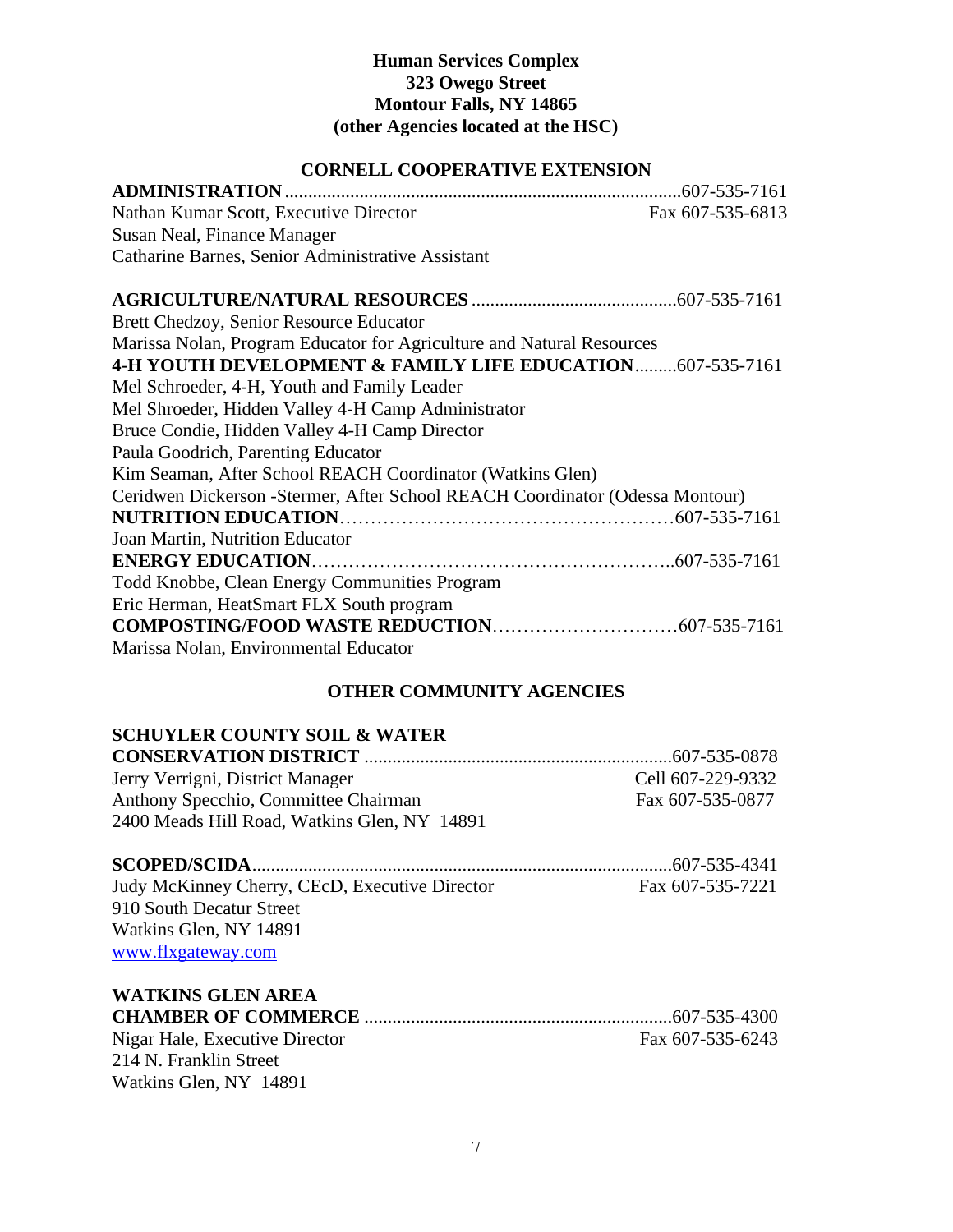### **TOWN OF CATHARINE**

5182 Park Road, Odessa, NY 14869 (607) 594-2273 (FAX 594-2274) Web Site[:www.townofcatharine.com](http://www.townofcatharine.com/) E-mail: [catharineclerk@gmail.com](mailto:catharineclerk@gmail.com) Office hours: Mon/Tues/Thurs 9:00 am-2:00pm/Wed 4:00 -7:00pm

Richard J. Lewis Kellie Kretchmer 5781 Lewis Lane 5182 Park Road 607-594- 2273 (O) 607-594-2273(O) 607-738-9584 (C) 607-215-2273 (C)

### **Supervisor Clerk/Tax Collector**

Alpine, NY 14805 Odessa, NY 14869

### **Justice**

Ronald Goossen 5182 Park Road Odessa, NY 14869 607-594-2273

PO Box 50 5895 County Route 11 Odessa, NY 14869 Alpine, NY 14805

### **Assessor Health Officer (HO)**

### **Council**

C. Michael Learn Ronald Hoffman 4957 Stewart Road 4970 County Route 14 Horseheads, NY 14845 Odessa, NY 14869 607-594-3401 607-594-2095

Glenn Bleiler Jamee Mack 607-594-7167 607-594-2761

Alan R. McIlroy Dr. James Winkler, MD 105 Ninth Street, Unit 14 2084 Gano Road Watkins Glen, NY 14891 Montour Falls, NY 14865 607-535-8118 607-342-7460 Fax 607-535-8187

### **Superintendent of Highways Historian**

Martin Vondracek Carol Fagnan 106 Grant Road 2351 Oak Hill Road Odessa, NY 14869 Alpine, NY 14805 607-594-2273 (O) 607-594-2062 607-207-6925 (C)

### **Zoning & Code Enforce. Officer**

Richard Carroll 5182 Park Road Odessa, NY 14869 607-594-2273 (O) or 607-731-0357(C) Email [tcathcode@empacc.net](mailto:tcathcode@empacc.net)

### **Town Attorney**

Harter, Secrest & Emery, LLP, 8 Denison Parkway E, Suite 407, Corning, NY 14830 (P) 607-936-1042 (F) 585-232-2152

**BOARD MEETING:** 7:30 pm - 3<sup>rd</sup> Tuesday of each month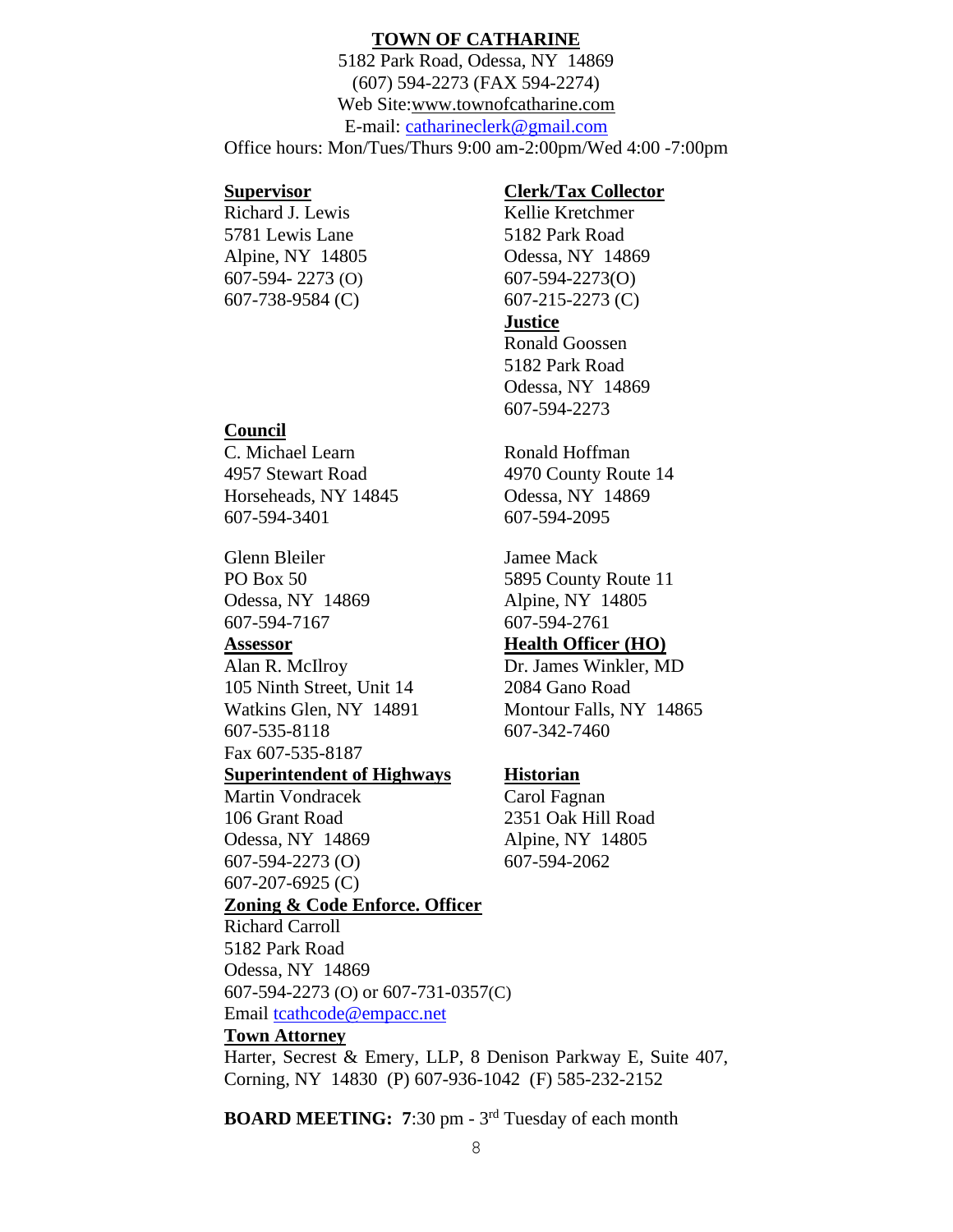### **TOWN OF CAYUTA**

6360 State Route 224, Unit 1, Cayuta, NY 14824 607- 594-2507 FAX 607-594-2218 Clerk Office hours: Tuesday & Friday 5:00 pm -7:00 noon, Saturday 10:00 am – 12 Noon

#### **Supervisor Clerk/Tax Collector**

Brandon K. Theetge Karyn M. Roorda 580 Bale Road 6360 State Route 224 Cayuta, NY 14824 Cayuta, NY 14824 607-594-2507 607-594-2507 [Cayutatownclerk@gmail.com](mailto:Cayutatownclerk@gmail.com)

#### **Justice**

William P. Barrett 6360 State Route 224, Unit 2 Cayuta, NY 14824 607-594-2888

Dylan J. Reed Kyle G. Reed Cayuta, NY 14824 Cayuta, NY 14824 607-594-2507 607-594-2507

Freeman L. Bischoff Clarence Thompson Cayuta, NY 14824 Cayuta, NY 14824 607-594-2507 607-594-2507

Mary Joan LeClaire Dr. James Winkler, MD 448 Austin Hill Road 2084 Gano Road 607-589-7972 607-342-7460

#### **Superintendent of Highways Historian**

Thomas J. Beach Karyn Roorda P.O. Box 85 Cayuta, NY 14824 Phone 607-594-2219

#### **Code Enforcement Officer Town Attorney**

Harold Russell Coughlin & Gerhart Firm 6360 State Route 224, Unit 1 Nathan Vanwhy Cayuta, NY 14824 607-584-4228 607-594-2507 (O) By appointment 607-481-8663 [codeenforcement@townoftyrone.org](mailto:codeenforcement@townoftyrone.org) **BOARD MEETING**: 7:00 pm - 2<sup>nd</sup> Wednesday of each month

### **Council Council**

6204 Morrell Road 6204 Morrell Road

450 Varney Hill Rd 300 Varney Hill Road

### **Assessor Health Officer (HO)**

VanEtten, NY 14889 Montour Falls, NY 14865

9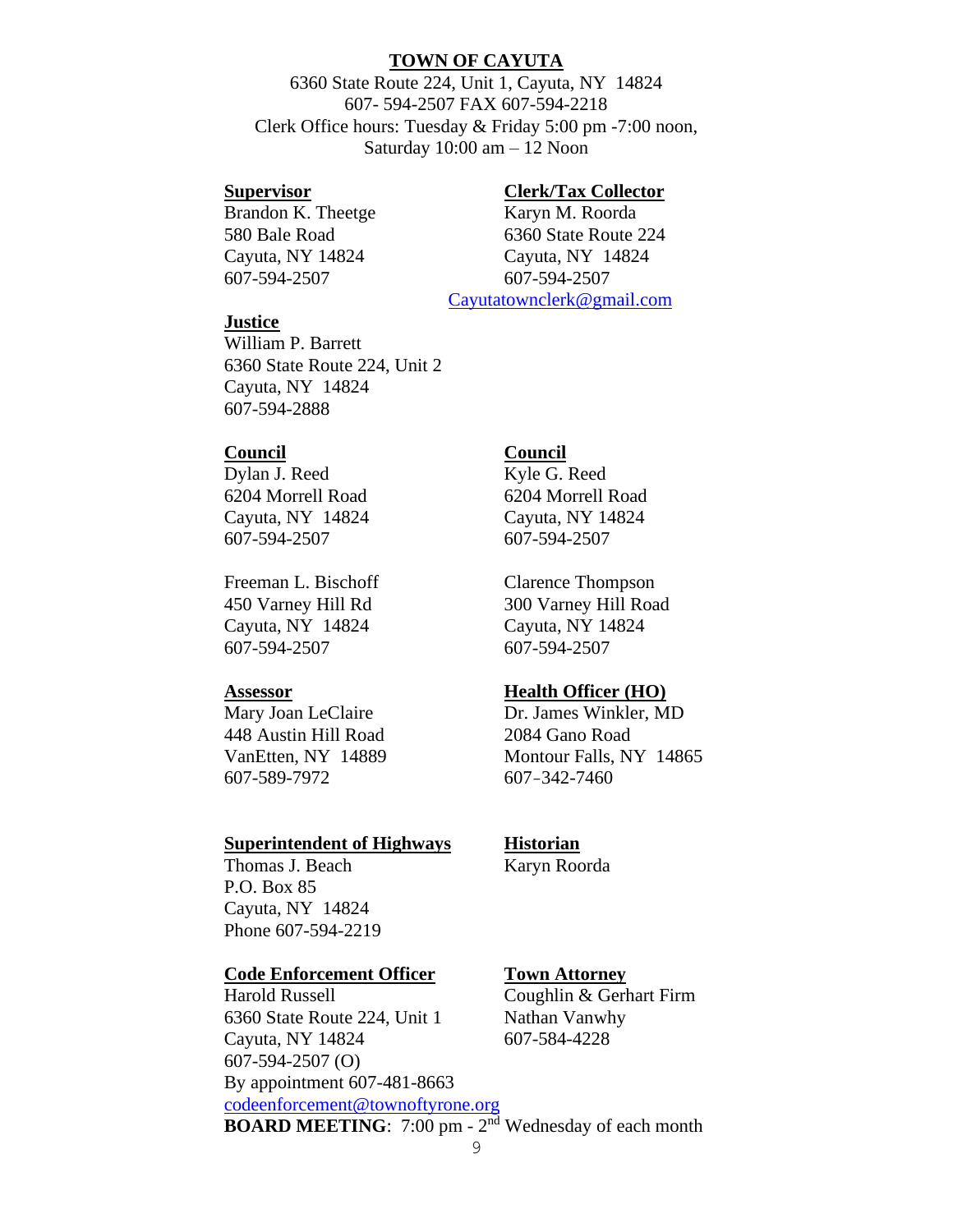### **TOWN OF DIX**

304 7th Street, Watkins Glen, NY 14891 Phone 607-535-7973 (Fax 607-535-2590) Web site: [www.TownofDix.com](http://www.townofdix.com/) Town Clerk office hours: Mon., Tues., Wed, & Friday 9-1:00 pm Thurs. 1-5:00 pm

Dominick Smith Helen J. Teed 2021 State Route  $414$  304  $7<sup>th</sup>$  Street 607-535-7973 607-535-7973 Ext. 201 (C) 607-857-3471 [Clerk@townofdix.com](mailto:Clerk@townofdix.com)

#### **Justice**

Kristina A. Vondracek 304 7<sup>th</sup> Street Watkins Glen, NY 14891 607-535-7973 Ext. 204

### **Council**

Jeffrey Meehan David V. Hertel 2928 County Line Road 207 Sixth Street 607-535-7973 607-535-7973

### [JMeehan@townofdix.com](mailto:JMeehan@townofdix.com) [DHertel@townofdix.com](mailto:DHertel@townofdix.com)

Brian Ervay F. Joe Hammond 1919 Bennet Road 304 Seventh Street 607-535-7973 607-742-2409 [bervay@townofdix.com](mailto:bervay@townofdix.com) [JHammond@townofdix.com](mailto:JHammond@townofdix.com)

Patricia Bartolomeo Daniel L. Teed 105 Ninth Street, Unit 14 1835 Baker Hill Rd. Watkins Glen, NY 14891 Watkins Glen, NY 14891 607-535-8118 607-535-4777

### **Superintendent of Highways Town Attorney**

Scott Yaw Robert Halpin 2338 State Route 414 4588 State Route 224 Watkins Glen, NY 14891 Montour Falls, NY 14865 607-425-6362 (C) 607-594-3786 [Dixtownhighway@townofdix.com](mailto:Dixtownhighway@townofdix.com)

#### **Code Enforcement Officer Health Officer (HO)**

Dennis Tremblay Dr. James Winkler, MD 304 7th Street 2084 Gano Road Watkins Glen, NY 14891 Montour Falls, NY 14865 607-535-7973 Ext. 205 607-342-7460 607-425-6351 (C) [CEO@townofdix.com](mailto:CEO@townofdix.com)

#### **Supervisor Clerk/Tax Collector**

Watkins Glen, NY 14891 Watkins Glen, NY 14891 [DSmith@townofdix.com](mailto:DSmith@townofdix.com) [Tax.Collector@townofdix.com](mailto:Tax.Collector@townofdix.com)

Watkins Glen, NY 14891 Watkins Glen, NY 14891

Watkins Glen, NY 14891 Montour Falls, NY 14865

### **Assessor Historian**

**BOARD MEETING:** 6:30 pm  $- 2<sup>nd</sup>$  Monday of each month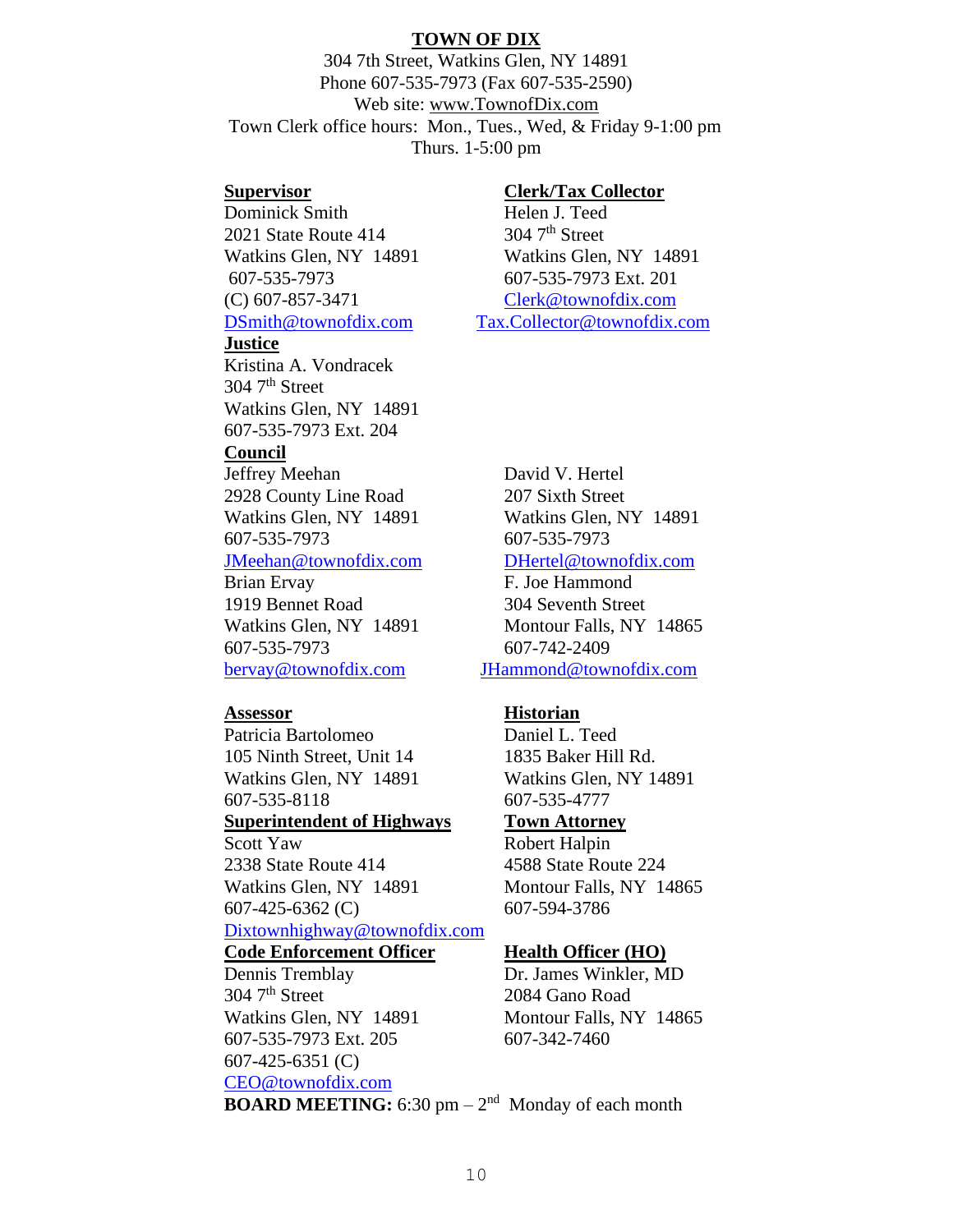#### **TOWN OF HECTOR**

5097 State Route 227, Burdett, NY 14818 Phone 607-546-5286 (Fax 607-546-5200) Website: [www.hectorny.us](http://www.hectorny.us/) Office hours: Monday thru Friday 9:00 am - 4:00 pm **Supervisor Clerk/Tax Collector** Justin Boyette Jane Ike 6186 State Route 14 5097 State Route 227 Hector, NY 14841 Burdett, NY 14818 607-546-5286 Ext 225 607-546-5286 Ext 221 [Supervisor@hectorny.us](mailto:Supervisor@hectorny.us) [townclerk@hectorny.us](mailto:townclerk@hectorny.us) **Justice** Keith A. Caslin 5097 State Route 227 Burdett, NY 14818 607-546-5286 Ext 228 **Council**

Jessica Rodgers Elizabeth Martin 5648 Leidenfrost Road 3859 Dugue Road Hector, NY 14841 **Hector**, NY 14841 607-273-2555 607-546-4535 [jessicarodgers@hectorny.us](mailto:jessica@jessicarodgers.net) [lizmartin@hectorny.us](mailto:lizmartin@hectorny.us)

[justinboyette@hectorny.us](mailto:justinboyette@hectorny.us) [mikebergen@hectorny.us](mailto:bergen.farm@gmail.com)

Robert J. Mahaney Alan R. McIlroy 4758 Stage Road 105 Ninth Street, Unit 14 Burdett, NY 14818 Watkins Glen, NY 14891 607-342-1578 607-535-8118 (O)

### [robertmahaney@hectorny.us](mailto:robertmahaney@hectorny.us) [AMcIlroy@co.schuyler.ny.us](mailto:AMcIlroy@co.schuyler.ny.us)

Dr. James Winkler, MD Randy Rappleye 2084 Gano Road 5097 State Route 227 Montour Falls, NY 14865 Burdett, NY 14818 607-342-7460 607-546-5286 Ext 232

5588 Mark Taber Road Jason Santobianco Trumansburg, NY 14886 5097 State Route 227 607-387-6511 Burdett, NY 14818

### **Water Superintendent** codes @hectorny.us

5097 State Route 227 **Town Attorney** Burdett, NY 14818 Robert Halpin 607-259-7790 (C) 4588 State Route 224 [waterdistrict@hectorny.us](mailto:waterdistrict@hectorny.us) Montour Falls, NY 14865

Michael Bergen Vacant 4394 Newtown Road Burdett, NY 14818 607-275-7115

### **Assessor**

## **Health Officer Superintendent of Highways**

**Historian** [highway@hectorny.us](mailto:highway@hectorny.us)

#### Sandra E. Bradford **Code Enforcement Officer**

### Joshua Mikkelsen 607-546-5286 Ext 227

607-594-3786

**BOARD MEETING:** 

7:00 pm -  $2<sup>nd</sup>$  Tuesday of each month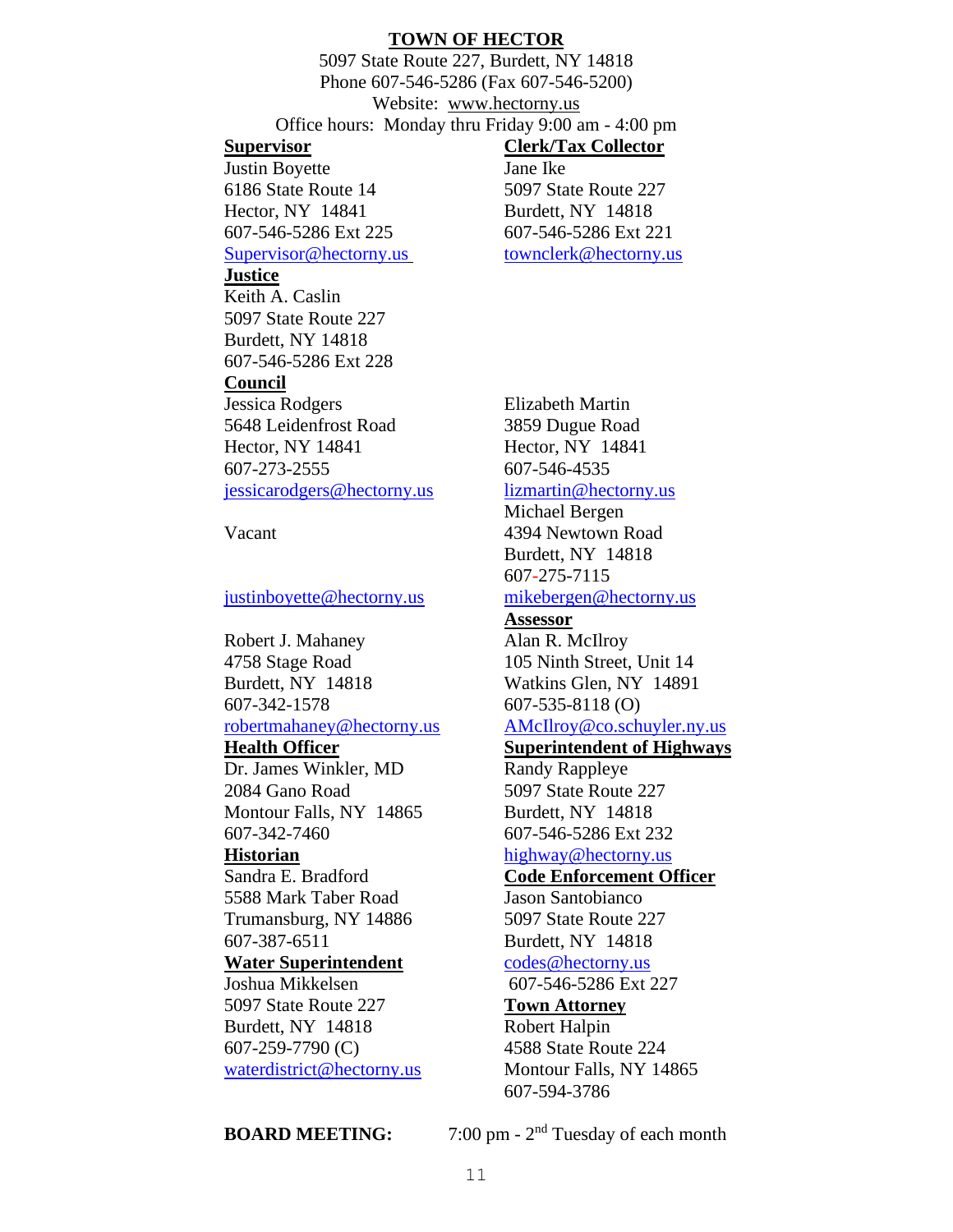#### **TOWN OF MONTOUR**

P.O. Box 579 Montour Falls, NY 14865 Phone 607-535-9476 (Fax 607-535-8897) E-mail: [mtownhall1@stny.rr.com](mailto:mtownhall1@stny.rr.com)  Office hours: Mon/Tues/Thur/Fri 8 am – 1 pm Wed. 3 pm - 6 pm

David Scott Gloria Stigers P.O. Box 579 P.O. Box 579 Montour Falls, NY 14865 Montour Falls, NY 14865 607-535-9476 607-535-9476

#### **Supervisor Clerk/Tax Collector**

#### **Justice**

Donald Spaccio P.O. Box 353 W. Main Street Montour Falls, NY 14865 607-535-2467(Fax & Phone)

#### **Council**

Donna B. Taber Tiffany Zinger PO Box 579 PO Box 579 Montour Falls, NY 14865 Montour Falls, NY 14865 607-535-9476 607-535-9476

Robert Simpson Breanna Yessman PO Box 579 PO Box Montour Falls, NY 14865 Montour Falls, NY 14865 607-535-9476 607-535-9476

Alan R. McIlroy Dr. James Winkler, MD 105 Ninth St., Unit 14 2084 Gano Road 607-535-8118 607-342-7460

#### **Superintendent of Highways Historian**

R. Dana Bailey Gerald Fowler P.O. Box 579 517 Speedway Montour Falls, NY 14865 Odessa, NY 14869 607-535-9476

#### **Building Inspector III Town Attorney**

Rick Carroll Robert Halpin P.O. Box 579 4588 State Route 224 Montour Falls, NY 14865 Montour Falls, NY 14865 607-535-9476 607-594-3786 [mcode1@stny.rr.com](mailto:mcode1@stny.rr.com)

#### **Assessor Health Officer(HO)**

Watkins Glen, NY 14891 Montour Falls, NY 14865

**BOARD MEETING:**  $7:00 \text{ pm} - 2^{\text{nd}}$  Tuesday of each month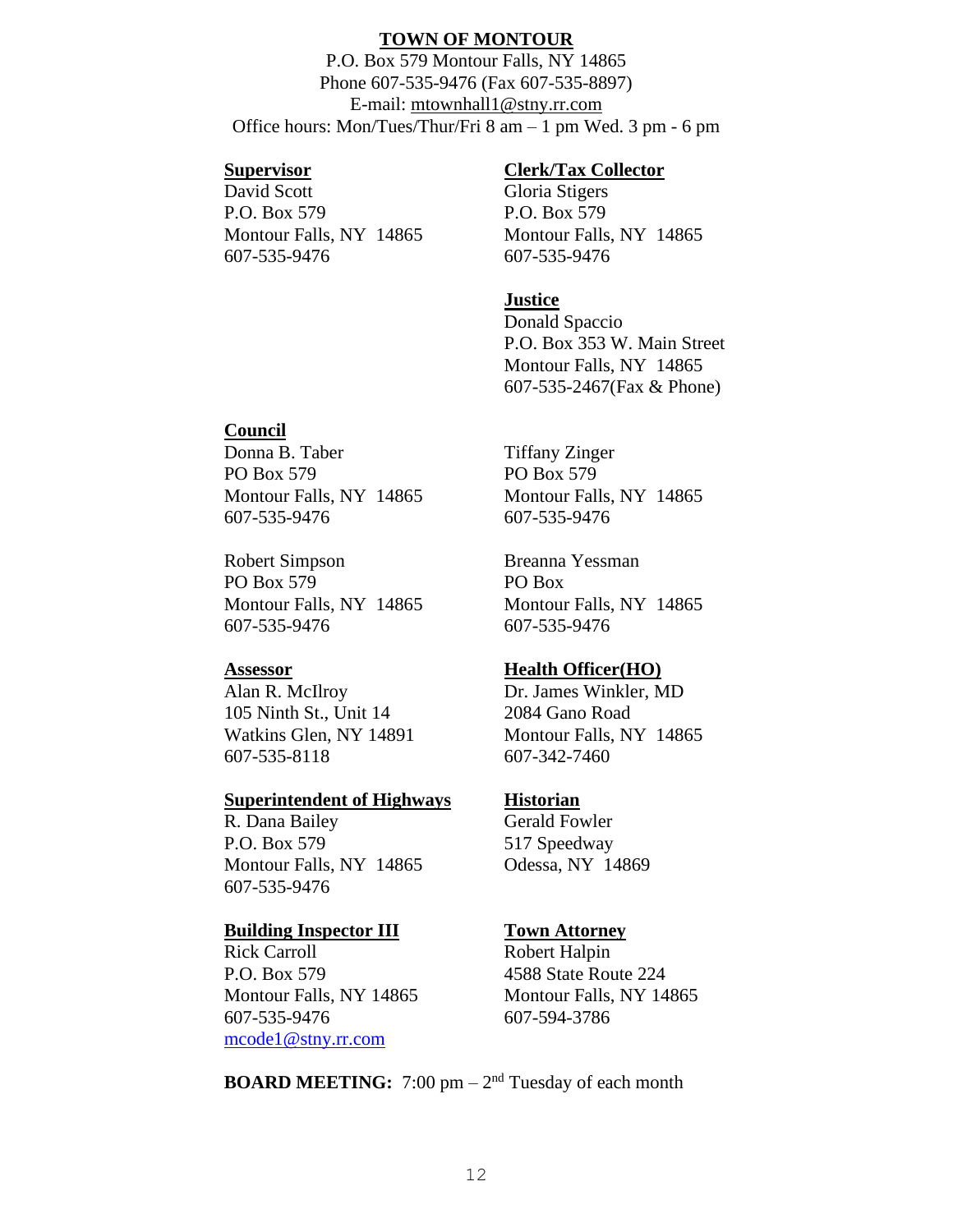#### **TOWN OF ORANGE**

899 Hornby Road, Beaver Dams, NY 14812 Phone 607-962-2978 Fax 607-962-2819 Office hours: Tuesday/Thursday 7:00 pm-9:00 pm Sundays 10:00 am - 2:00 pm

### Website: [www.townoforangeny.us](http://www.townoforangeny.us/)

Norma J. Burris Thomas G. Peer 899 Hornby Road 899 Hornby Road Beaver Dams, NY 14812 Beaver Dams, NY 14812 607-962-2978 (O) 607-962-2978 607-738-8136 (C) **Justice**

## **Supervisor Clerk /Tax Collector**

Dale W. Partridge PO Box 1364 Corning, NY 14830 (P) 607-962-2988 (F) 607-962-1003 **Court Clerk** Melynda Strawser

#### **Council**

James Rose Heather Waters 899 Hornby Road 899 Hornby Road Beaver Dams, NY 14812 Beaver Dams, NY 14812 607-962-2978 607-962-2978

Maryann J. Friebis Rick Hendrick 899 Hornby Road 899 Hornby Road Beaver Dams, NY 14812 Beaver Dams, NY 14812 607-962-2978 607-769-8777

Patricia Bartolomeo Dr. James Winkler, MD 899 Hornby Road 2084 Gano Road 607-535-8118 607-324-7460

#### **Superintendent of Highways Historian**

John R. Rappleye Thomas Peer 899 Hornby Road 899 Hornby Road Beaver Dams, NY 14812 Beaver Dams, NY 14812 607-962-6638 607-962-2978

#### **Code Enforcement Officer Town Attorney**

Ralph Senese Rob Halpin 899 Hornby Road 4588 State Route 224 Beaver Dams, NY 14812 Montour Falls, NY 14865 607-962-2978 (O) 607-594-3786 315-283-8263

#### **Assessor Health Officer(HO)**

Beaver Dams, NY 14812 Montour Falls, NY 14865

**BOARD MEETING:** 6:30 pm – 2<sup>nd</sup> Wednesday of each month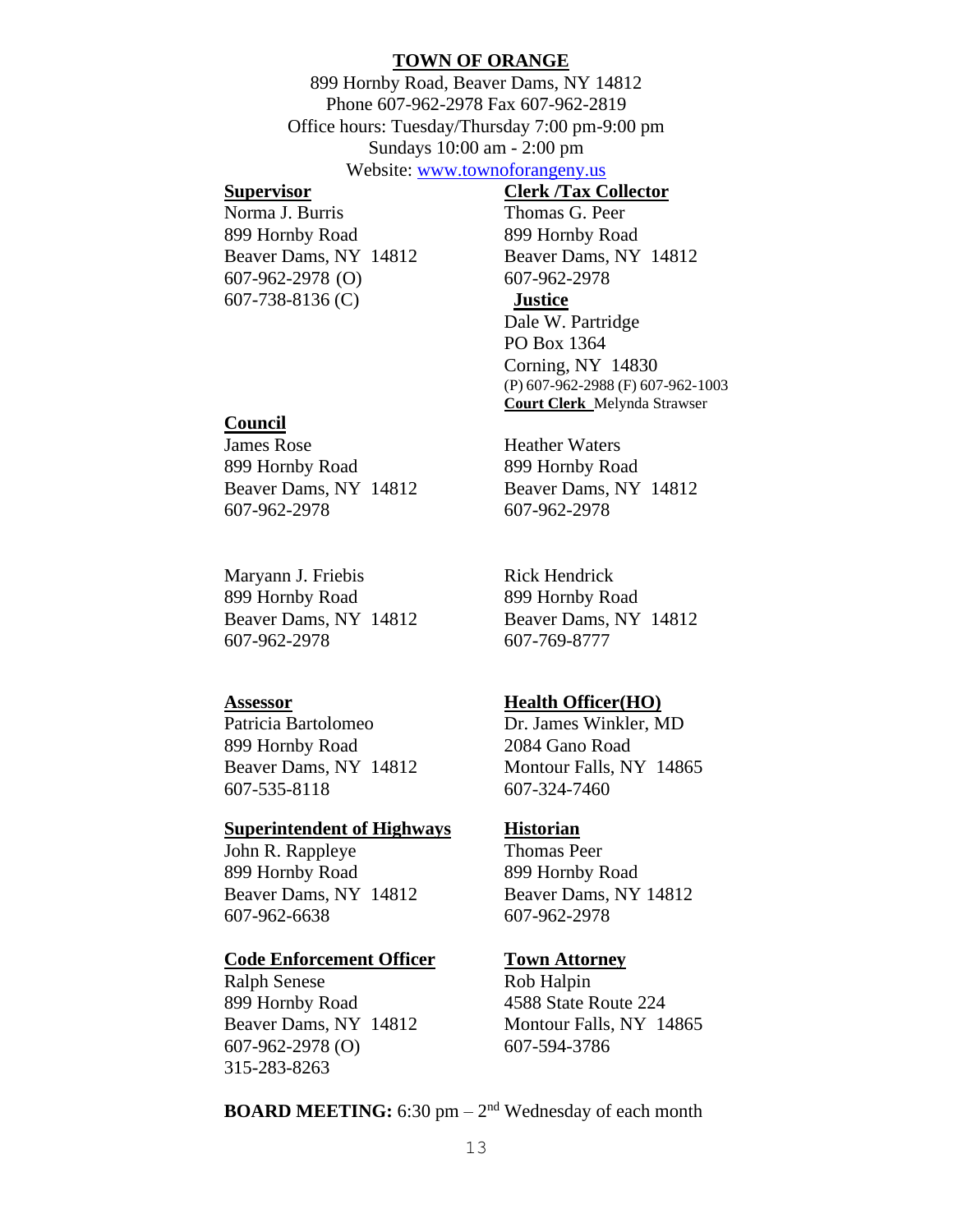#### **TOWN OF READING**

P.O. Box 5, Reading Center, NY 14876 Phone 607-535-7459 Fax 607-535-2109 Website: [www.townofreadingny.com](http://www.townofreadingny.com/) Office Hours: Monday, Tuesday, Wednesday 9:00 am – 12:00 pm Wednesday evening 5:30 pm – 7:30 pm Clerk Summer Hours (June – August) Mon, Tues, Wed 9-12

Stephen L. Miller Terri A. Alger 3830 County Road 28 P.O. Box 5

John D. Norman, Jr. Alice Conklin 2657 Cemetery Road PO Box 7 Reading Center, NY 14876 Reading Center, NY 14876 607-535-7459 Ext 101 [aconklin@nycourts.gov](mailto:aconklin@nycourts.gov) 607-535-4082 Fax

### **Council**

Christopher Stamp Cheryl L. Richtmyer 4035 State Route 14 3179 County Line Road

Robert Everett Patrick Gill 3016 Lovers Lane Road 3876 County Route 28 607-535-4877 607-535-0125

Patricia Bartolomeo Dr. James Winkler, MD 105 Ninth Street, Unit 14 2084 Gano Road Watkins Glen, NY 14891 Montour Falls, NY 14865 607-535-8118 607-342-7460

#### **Superintendent of Highways Historian**

Jason Switzer Gary Conklin PO Box 5 PO Box 5 Reading Center, NY 14876 Reading Center, NY 14876 Garage: 607-535-7459 Ext. 106 Office: 607-535-7459 Ext 104 **Code Enforcement Officer Town Attorney** Dennis Tremblay Tom Bowes

### **Supervisor Clerk /Tax Collector**

Watkins Glen, NY 14891 Reading Center, NY 14876 607-535-7459 Ext 103 Office: 607-535-7459 Ext 100 [readingtownclerk@htva.net](mailto:readingtownclerk@htva.net)

### **Justice Court Clerk**

Rock Stream, NY 14878 Watkins Glen, NY 14891

Watkins Glen, NY 14891 Watkins Glen, NY 14891

### **Assessor Health Officer(HO)**

31 Jennings Street Corning, NY 14830

**BOARD MEETING**: 7:30 pm - 2<sup>nd</sup> Wednesday of each month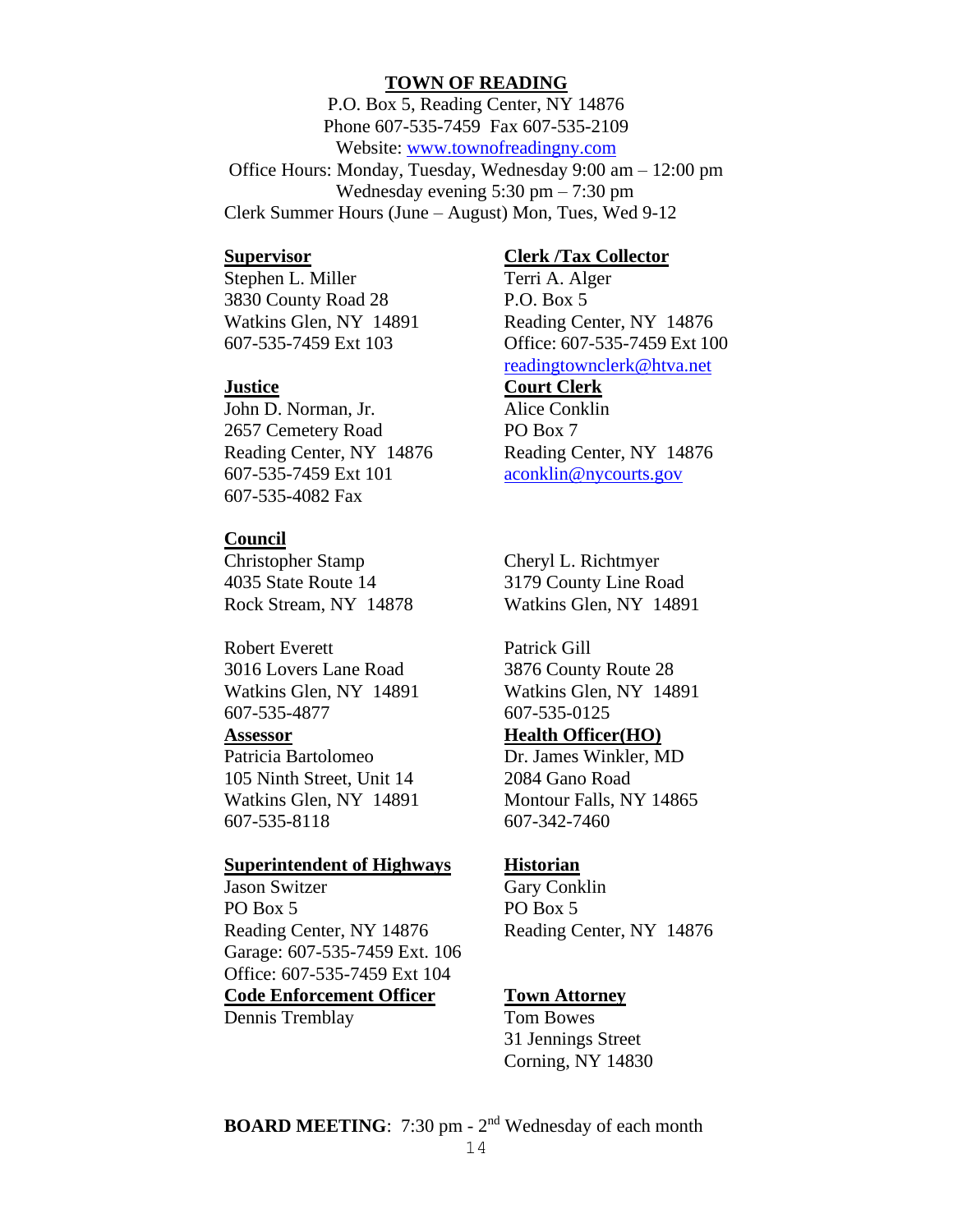#### **TOWN OF TYRONE**

457 County Road 23, Dundee, NY 14837 Phone 607-292-6200 Fax 607-292-6202 Office Hours – Mon. & Thurs  $9:00$  a.m. –  $1:00$  p.m. Tues. 11:00 – 4:00 Web Site:<http://townoftyrone.org/>

Donald J. Desrochers Deborah L. Tyler 4371 Talbort Hill Rd 457 County Road 23 Dundee, NY 14837 Dundee, NY 14837 607-292-3185 (O) 607-292-6200 (O) [supervisor@townoftyrone.org](mailto:supervisor@townoftyrone.org) [townclerk@townoftyrone.org](mailto:townclerk@townoftyrone.org)

**Supervisor Clerk /Tax Collector**

William Kennedy Paul Reiser 607-292-6695 607-292- 6765

#### **Council**

Joe T. Sevier Troy W. Eyer 607-292-6777 607-292-4123

Edward J. Perry Thomas R. Allen 1200 Beach Road 3980 DeCamp Road Watkins Glen, NY 14891 Dundee, NY 14837 607-535-7963 607-292-3981

Patricia Bartolomeo Matthew Stiles 105 Ninth Street, Unit 14 457 County Road 23 Watkins Glen, NY 14891 Dundee, NY 14837 607-535-8118 607-292-6200

#### **Health Officer(HO) Town Attorney**

Dr. James Winkler, MD Robert Halpin 2084 Gano Road 4588 State Route 224 607-342-7460 607-594-3786

#### **Code Enforcement Officer**

Harold Russell 457 County Road 23 Dundee, NY 14837 607-292-3168 (O) 607-481-8663(C) Monday & Thursday 9:00 - 5:00 [codeenforcement@townoftyrone.org](mailto:codeenforcement@townoftyrone.org)

#### **BOARD MEETING:**

7:00 pm -  $2<sup>nd</sup>$  Tuesday of each month

#### **Justice Historian**

P.O. Box 169 4525 County Road 25 Tyrone, NY 14887 Dundee, NY 14837

4195 Hallock Road 3471 Lamoka Lake Road Dundee, NY 14837 Bradford, NY 14815

**Assessors Superintendent of Highways**

[tyronehighwaydept@gmail.com](mailto:tyronehighwaydept@gmail.com)

Montour Falls, NY 14865 Montour Falls, NY 14865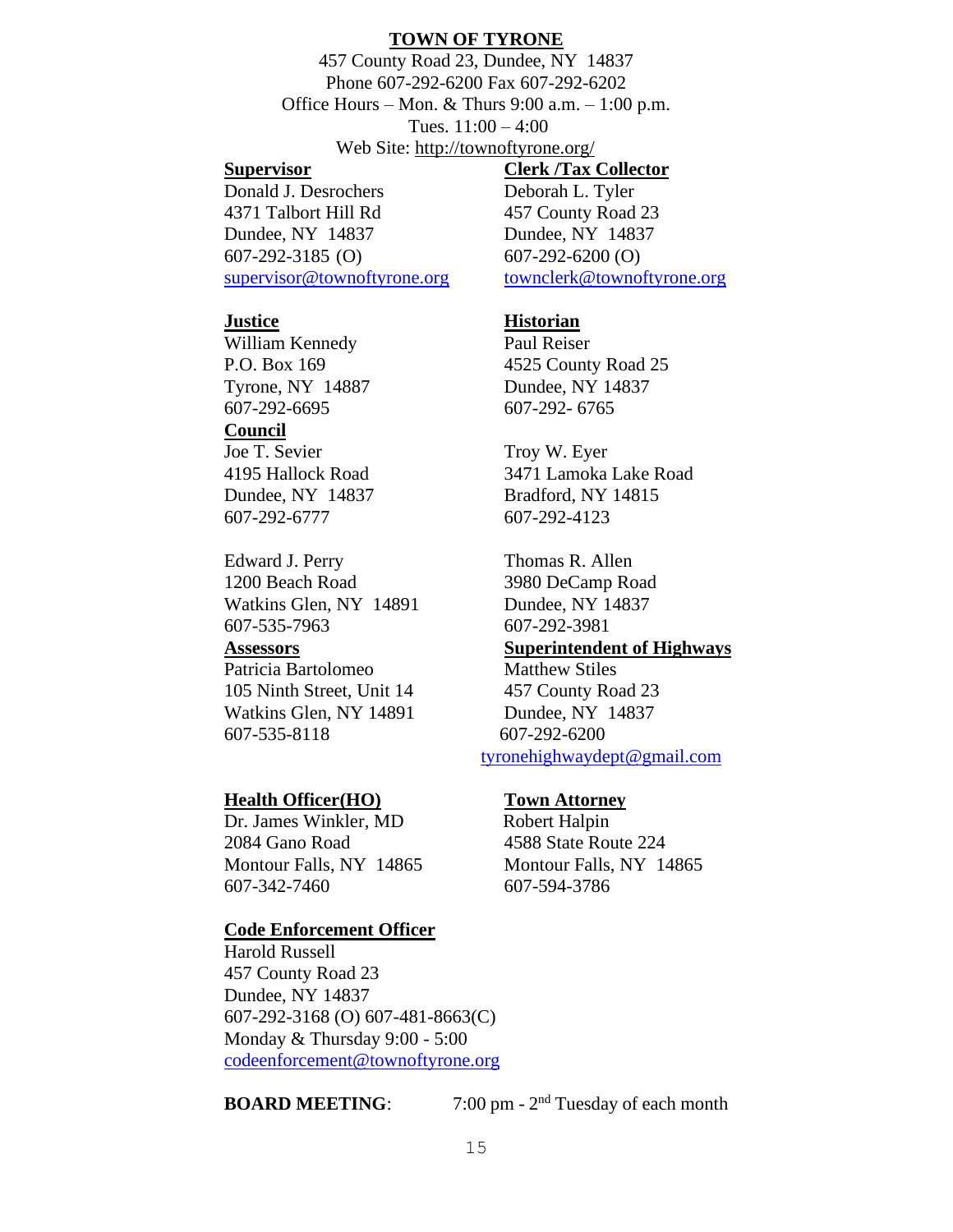#### **VILLAGE OF BURDETT**

3830 Main Street, P.O. Box 234, Burdett, NY 14818 Phone 607-546-2266 Fax 607-546-4466 Web site: [www.burdettny.us](http://www.burdettny.us/) Email: [burdettvillageclerk@gmail.com](mailto:burdettvillageclerk@gmail.com) Office hours: Monday 5:00 – 7:00 pm

Dale Walter Charlotte Jaynes P.O. Box 788 3709 Main Street Burdett, NY 14818 Burdett, NY 14818 607546-4549 607-546-2266 (O)

#### **Trustees**

Martha Evans Laurence Jaynes 3830 Main Street 3709 Main Street 607-546-2266 607-546-7373

Judith Mangus Linda Arcangeli 3708 Main Street P.O. Box 665 Burdett, NY 14818 Burdett, NY 14818 607-546-4301 607-546-7372

#### **Health Officer(HO)**

Dr. James Winkler, MD 2084 Gano Road Montour Falls, NY 14865 607-342-7460

### **Mayor Clerk/Tax Collector**

607-546-7373 (H)

Burdett, NY 14818 Burdett, NY 14818

Martha Evans Jason Kelly 3830 Main Street 3830 Main Street Burdett, NY 14818 Burdett, NY 14818 607-546-2266 607-546-2266

#### **Village Attorney**

Connie Fern Miller 601 N Decatur Street Watkins Glen, NY 14891 607-535-9354

### **Historian Code Enforcement Officer**

**BOARD MEETING**:  $7:30 \text{ pm} - 1^{\text{st}}$  and  $3^{\text{rd}}$  Monday of each month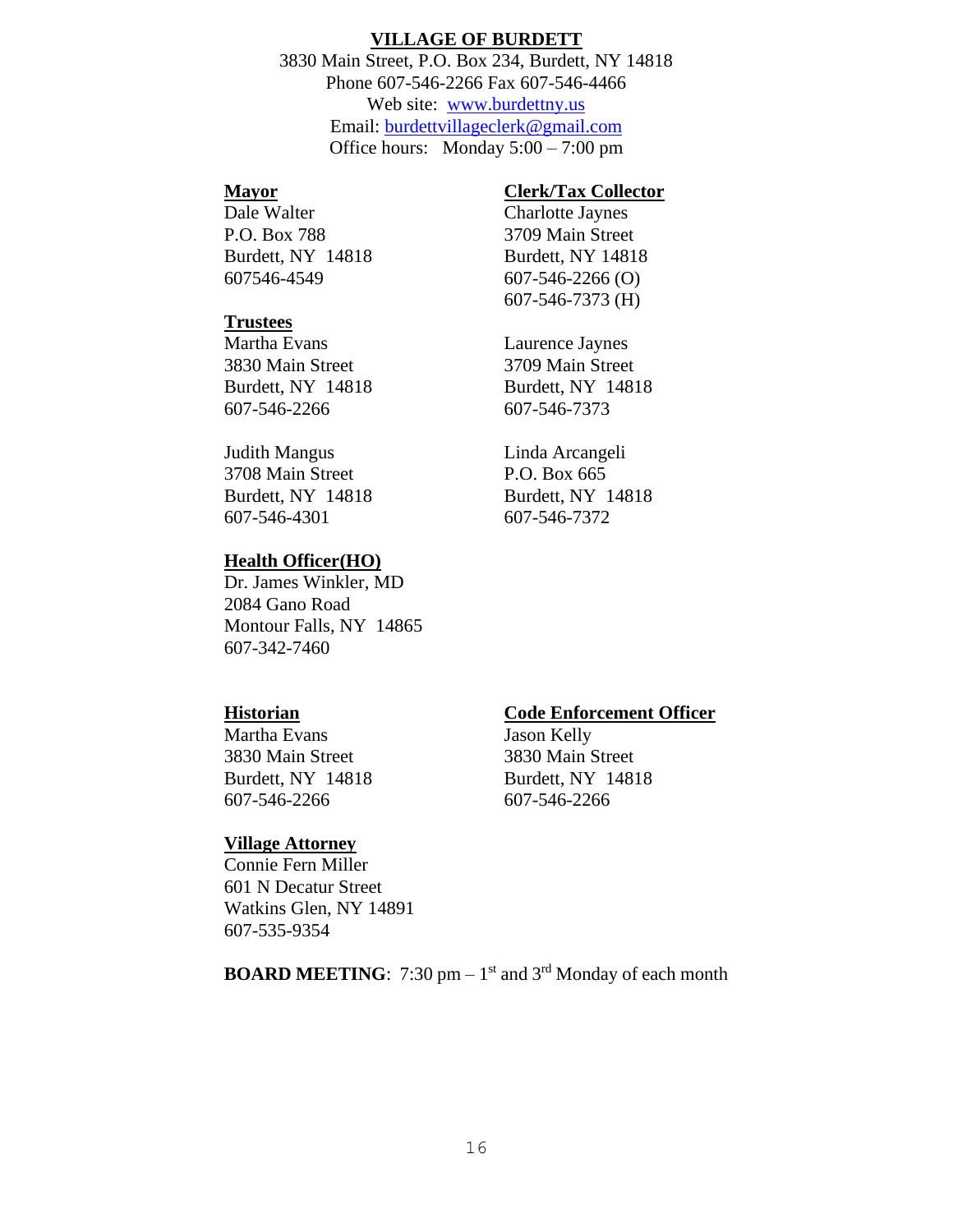### **VILLAGE OF MONTOUR FALLS**

408 W. Main Street, P.O. Box 812, Montour Falls, NY 14865 Phone 607-535-7367 Fax 607-535-7076) Web Site: [www.villageofmontourfalls.com](http://www.villageofmontourfalls.com/) Email: [clerk@villageofmontourfalls.com](mailto:clerk@villageofmontourfalls.com) Office hours: Monday thru Friday 9:00 am - 4:30 pm

James P. Ryan Alyssa Hammond 308 E. South Street 408 W. Main Street Montour Falls, NY 14865 Montour Falls, NY 14865 607-535-7367 607- 535-7367

#### **Trustees**

Vincent Chicone Jim Nolan 110 S. Genesee Street 121 Falls View Drive Montour Falls, NY 14865 Montour Falls, NY 14865

Jeff Confer Philip J. Smith Montour Falls, NY 14865 Montour Falls, NY 14865 607-535-7367 607-535-4150 [jconfer@villageofmontourfalls.com](mailto:jconfer@villageofmontourfalls.com) [psmith@villageofmontourfalls.com](mailto:psmith@villageofmontourfalls.com)

Donald Spaccio Tony Nevone P.O. Box 744 408 W. Main Street 607-535-7362 607-535-7367

2084 Gano Road 4080 W. Main Street 607-342-7460 607-535-7367

Allen F. Sweet Robert L. Halpin 3361 County Road 16, Apt 1F 4588 State Route 224 Watkins Glen, NY 14891 Montour Falls, NY 14865 607-535-7063 607\*594-3786 [allswe6@aol.com](mailto:allswe6@aol.com)

#### **Mayor Clerk/Treasurer/Tax Collector**

[jryan@villageofmontourfalls.com](mailto:jryan@villageofmontourfalls.com) [clerk@villageofmontourfalls.com](mailto:clerk@villageofmontourfalls.com)

[vchicone@villageofmontourfalls.com](mailto:vchicone@villageofmontourfalls.com) jnolan@villageofmontourfalls.com

408 W. Main Street P.O. Box 597,115 S Mulberry

#### **Justice Code Enforcement Officer**

Montour Falls, NY 14865 Montour Falls, NY 14865 [codemfv@gmail.com](mailto:dpw@villageofmontourfalls.com)

### **Health Officer(HO) Highway Department**

Dr. James Winkler, MD Mike Hughey, Foreman Montour Falls, NY 14865 Montour Falls, NY 14865

[dpwforeman@villageofmontourfalls.com](mailto:dpwforeman@villageofmontourfalls.com)

#### **Historian Village Attorney**

**BOARD MEETING**: 7:00 pm - 1<sup>st</sup> and 3<sup>rd</sup> Thursday of each month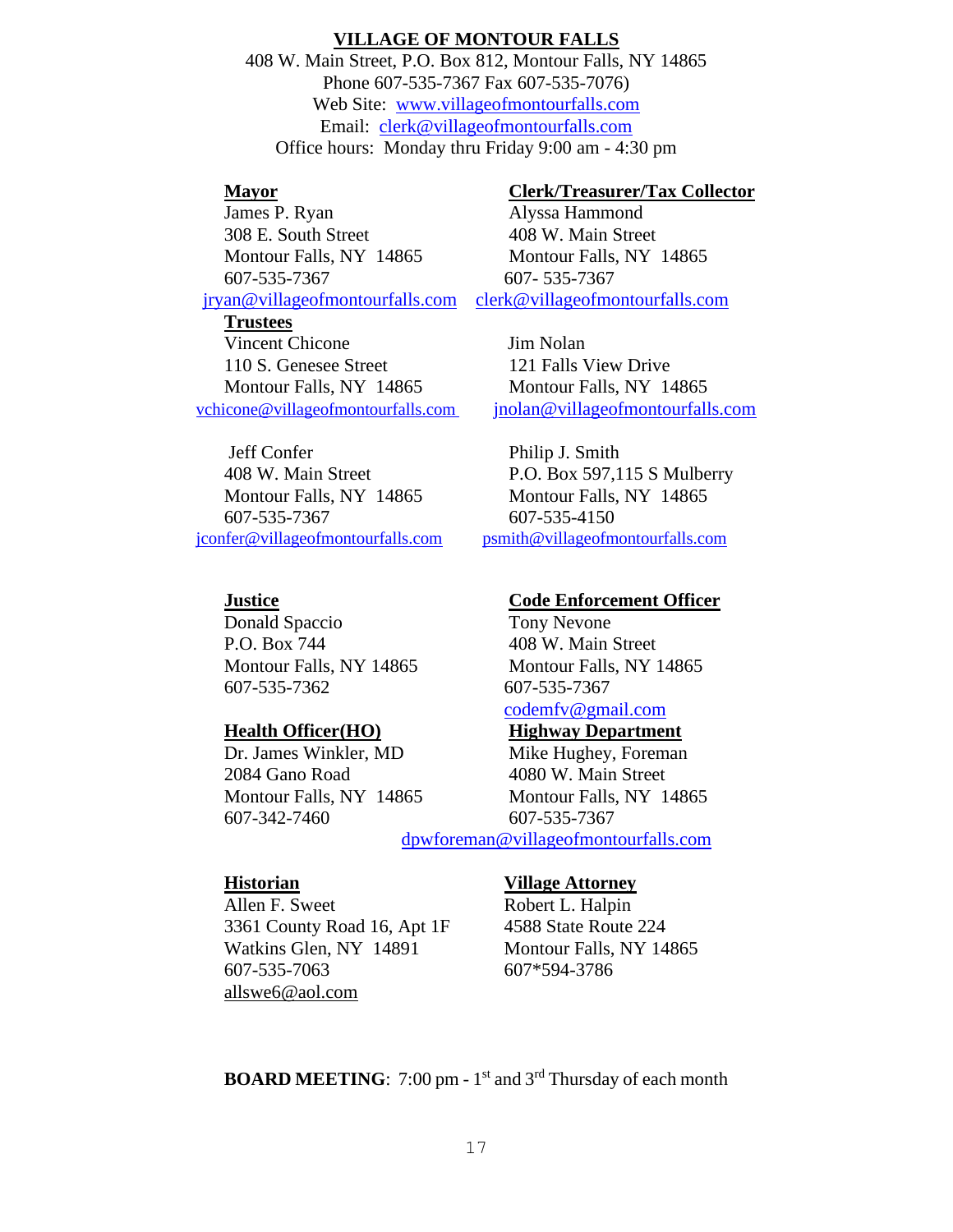#### **VILLAGE OF ODESSA**

300 E. Main Street, Odessa, NY 14869 Phone 607-594-2100 Fax 607-594-4282 Web Site: [www.nyvillageofodessa.com](http://www.nyvillageofodessa.com/) <https://www.facebook.com/VillageofOdessany/> Office hours: Monday 1:00 pm – 6:00 pm Tuesday - Thursday 8:00 am - 12:00 pm

### **Mayor Clerk/Treasurer**

Gerry Messmer Pamela P. Kelly 300 East Main Street 300 E. Main Street Odessa, NY 14869 Odessa, NY 14869 607-594-2100 607-594-2100 [Mayorofodessa@gmail.com](mailto:Mayorofodessa@gmail.com) [Clerk@nyvillageofodessa.com](mailto:Clerk@nyvillageofodessa.com)

#### **Justice**

Ronald Goossen 5182 Park Road Odessa, NY 14869 607-594-2273 (O) [rgoossen@nycourts.gov](mailto:rgoossen@nycourts.gov)

### **Trustees**

Thomas Letteer, Jr. Kristine Gardner Odessa, NY 14869 Odessa, NY 14869 607-923-0026 (C) 607-215-3422 (C)

Pamela Cicconi Alijia Bailey 300 East Main Street 300 East Main Street Odessa, NY 14869 Odessa, NY 14869 607-594-3994 607-228-0394 (C)

Dr. Benjamin Saks, MD Steven Siptrott 230 Steuben Street 300 E. Main Street Montour Falls, NY 14865 Odessa, NY 14869 Office 607-535-7154 607-857-6426 (C)

John Jelliff Harold Russell [Jdj8@cornell.edu](mailto:Jdj8@cornell.edu) 607-481-8663 (C)

Emily Cohen 1600 Bausch & Lomb Place Rochester, NY 14604 585-231-1141 [ecohen@hselaw.com](mailto:ecohen@hselaw.com)

300 East Main Street 300 East Main Street

[Paf14869@yahoo.com](mailto:Paf14869@yahoo.com) [alijiajeanbailey@gmail.com](mailto:alijiajeanbailey@gmail.com)

### **Health Officer(HO) Supt. of Public Works**

Scsc857@yahoo.com

### **Historian Code Enforcement Officer**

300 Church Street 3130 County Route 16 Odessa, NY 14869 Watkins Glen, NY 14891 **Village Attorney** [townofdixsupervisor@gmail.com](mailto:townofdixsupervisor@gmail.com)

**BOARD MEETING**: 6:30 pm – 1st Monday of each month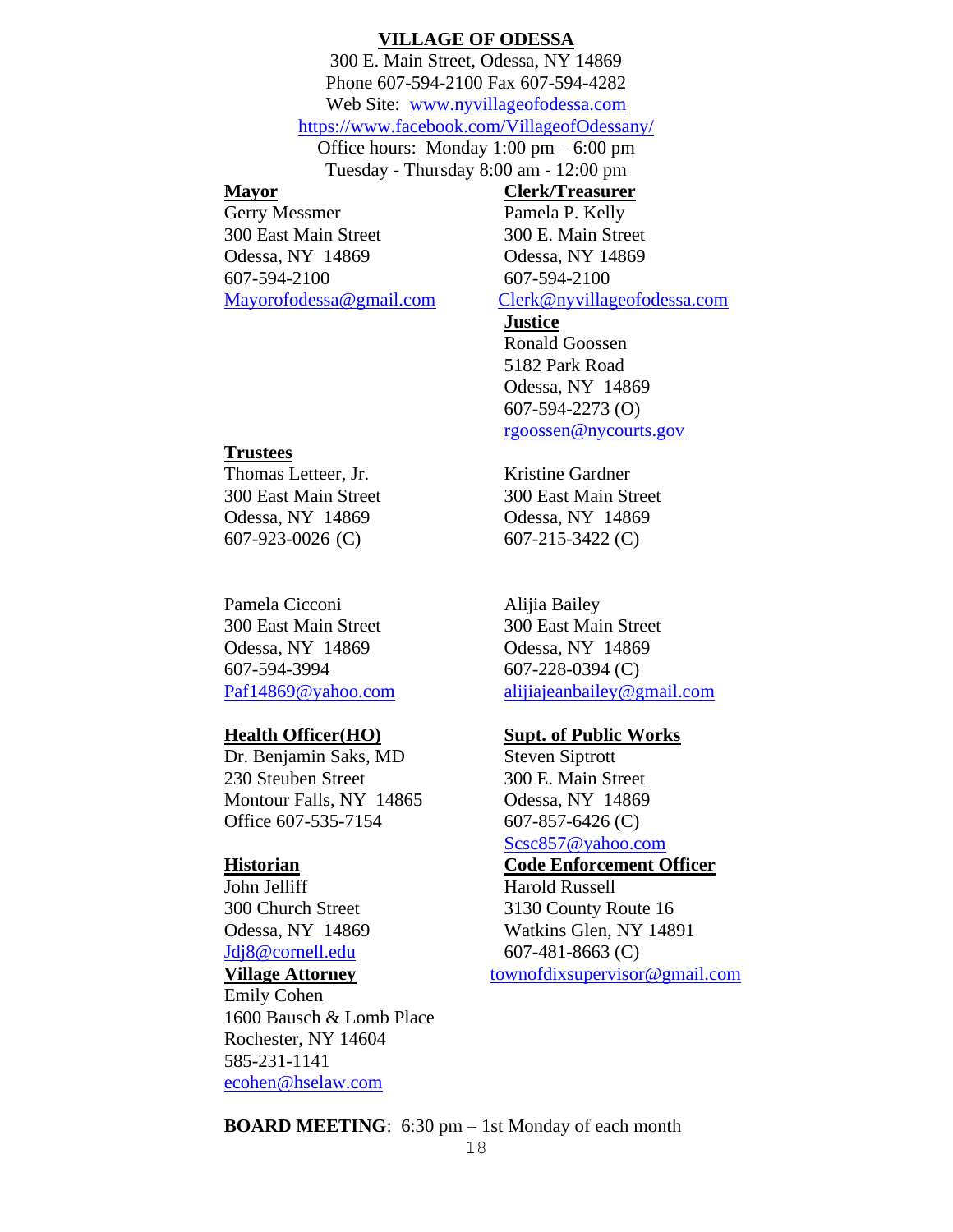#### **VILLAGE OF WATKINS GLEN**

303 N. Franklin Street, Watkins Glen, NY 14891 Phone 607-535-2736 Fax 607-535-7621 Website: [www.Watkinsglen.us](http://www.watkinsglen.us/) Office hours: Monday thru Friday 8:00 am – 4:30 pm

#### **Mayor Clerk**

Luke Leszyk Fred Warrick 406 S. Franklin 303 N. Franklin Street Watkins Glen, NY 14891 Watkins Glen, NY 14891 607-857-1691 607-535-2736

### **Village Treasurer/Tax Collector Justice**

Rhonda Slater Steven Decker 303 N. Franklin Street 303 N. Franklin Street Watkins Glen, NY 14891 Watkins Glen, NY 14891 607-535-2736 607-535-9717

#### **Trustees**

Robert Carson Louis Perazzini 210 S. Glen Avenue 115 N. Glen Avenue Watkins Glen, NY 14891 Watkins Glen, NY 14891 607-227-2368 607-220-4918

#### [trusteecarson@watkinsglen.us](mailto:trusteecarson@watkinsglen.us) [deputymayor@watkinsglen.us](mailto:deputymayor@watkinsglen.us)

Nan Woodworth Laurie DeNardo 104 15<sup>th</sup> Street 312 N. Monroe Street Watkins Glen, NY 14891 Watkins Glen, NY 14891 518-320-0071 607-280-0243

Dr. James Winkler, MD Terry Wilcox 2084 Gano Road 303 N. Franklin Street Montour Falls, NY 14865 Watkins Glen, NY 14891 607-342-7460 607-742-6871

**James Scaptura** Darrin Stocum 321 North Glen Ave 303 N. Franklin Street 607-535-4991 607-535-6871

#### [codeenforcement@watkinsglen.us](mailto:codeenforcement@watkinsglen.us) **Village Attorney** S**upervisor of Village Streets**

### David H. Ealy, Esq, Ken Barber 2 State Street, Suite 1000 910 S. Decatur Street Rochester, NY 14614 Watkins Glen, NY 14891 585-454-2181 607-535-6872

[streetssuper@watkinsglen.us](mailto:streetssuper@watkinsglen.us)

**BOARD MEETING** 6:00 p.m. - 1<sup>st</sup> and 3<sup>rd</sup> Tuesday of each month

[mayor@watkinsglen.us](mailto:mayor@watkinsglen.us) [villageclerk@watkinsglen.us](mailto:villageclerk@watkinsglen.us)

[villagetreasurer@watkinsglen.us](mailto:villagetreasurer@watkinsglen.us) [villagecourt@watkinsglen.us](mailto:villagecourt@watkinsglen.us)

[trusteewoodworth@watkinsglen.us](mailto:trusteewoodworth@watkinsglen.us) [trusteedenardo@watkinsglen.us](mailto:trusteedenardo@watkinsglen.us)

### **Health Officer (HO) Supt. of Public Works**

### [twilcox@watkinsglen.us](mailto:twilcox@watkinsglen.us)

### **Historian Code Enforcement Officer**

Watkins Glen, NY 14891 Watkins Glen, NY 14891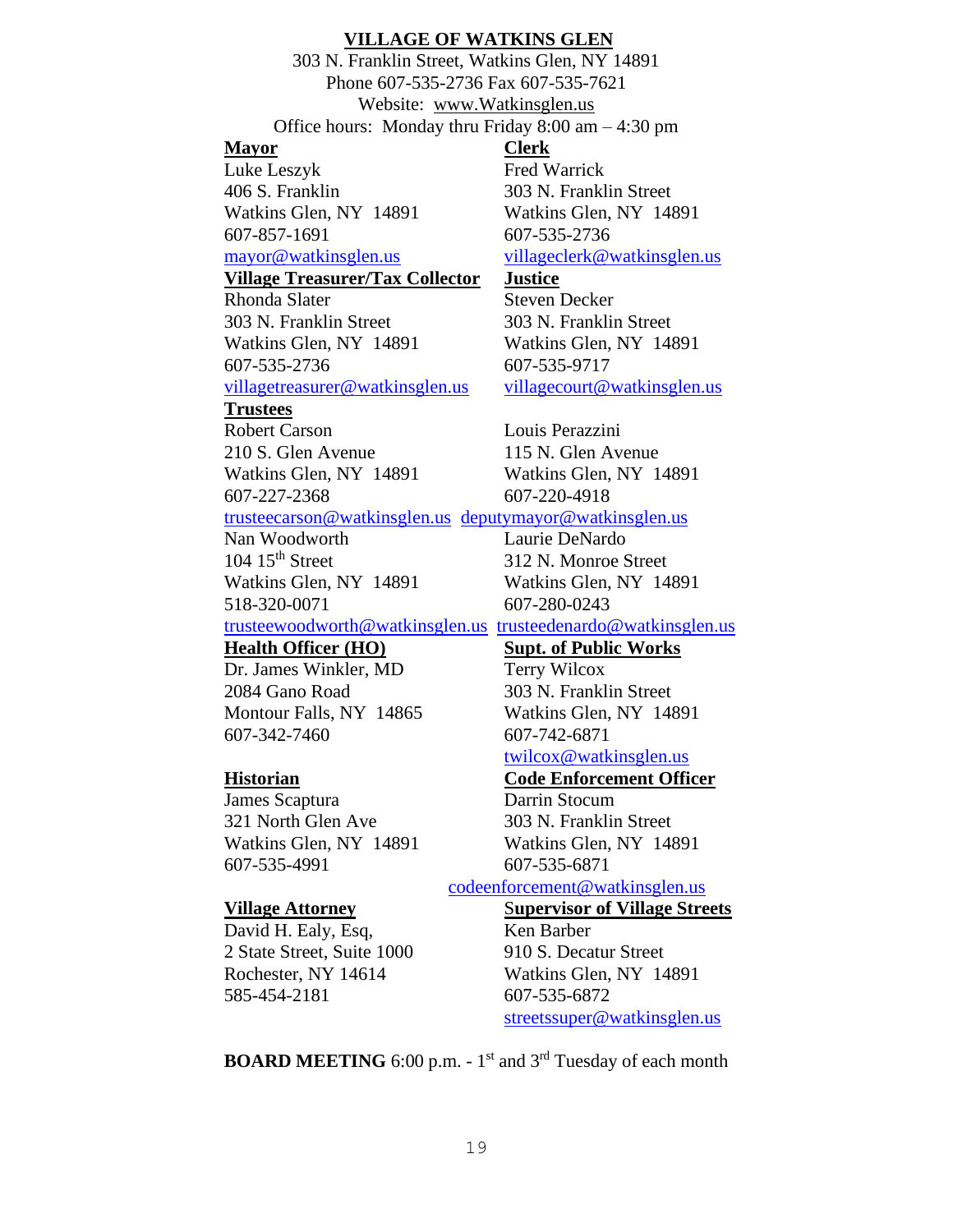### **POPULATIONS**

## **SCHUYLER COUNTY:1970-2020 CENSUS**

### **TOWN POPULATIONS**

| <b>Town</b>            | 1970   | 1980   | 1990   | 2000   | 2010   | 2020   |
|------------------------|--------|--------|--------|--------|--------|--------|
| <b>Catharine</b>       | 1,886  | 1,932  | 1,983  | 1,930  | 1,762  | 1651   |
| Cayuta                 | 557    | 566    | 616    | 545    | 556    | 508    |
| <b>Dix</b>             | 4,201  | 4,138  | 4,086  | 4,197  | 3,864  | 3757   |
| <b>Hector</b>          | 3,671  | 3,793  | 4,423  | 4,854  | 4,940  | 4564   |
| <b>Montour</b>         | 2,324  | 2,607  | 2,544  | 2,446  | 2,308  | 2323   |
| Orange                 | 1,076  | 1,358  | 1,561  | 1,752  | 1,609  | 1408   |
| <b>Reading</b>         | 1,768  | 1,813  | 1,829  | 1,786  | 1,707  | 1719   |
| <b>Tyrone</b>          | 1,254  | 1,479  | 1,620  | 1,714  | 1,597  | 1637   |
| <b>Schuyler County</b> | 16,737 | 17,686 | 18,662 | 19,224 | 18,343 | 17,898 |

### **VILLAGE POPULATIONS**

| <b>Village</b>         | 1970   | 1980   | 1990   | 2000   | 2010   | 2020   |
|------------------------|--------|--------|--------|--------|--------|--------|
| <b>Burdett</b>         | 454    | 410    | 372    | 357    | 340    | 331    |
| <b>Montour Falls</b>   | .534   | 1,791  | 1,845  | 1.797  | 1,711  | 1635   |
| <b>Odessa</b>          | 606    | 613    | 683    | 617    | 591    | 517    |
| <b>Watkins Glen</b>    | 2,716  | 2,440  | 2,207  | 2,149  | 1,859  | 1863   |
| <b>Schuyler County</b> | 16,737 | 17,686 | 18,662 | 19.224 | 18,343 | 17,898 |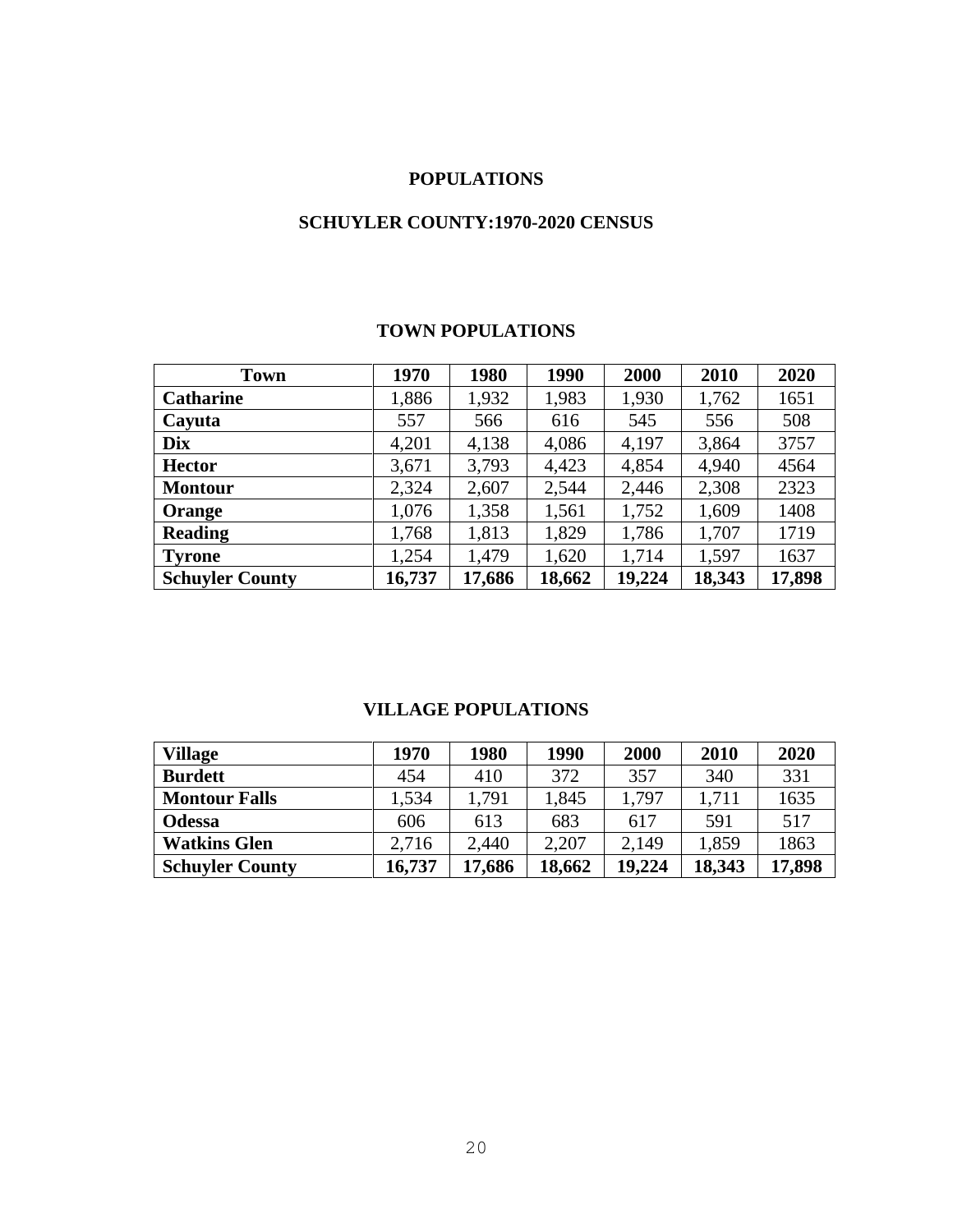

### **SCHOOL DISTRICTS**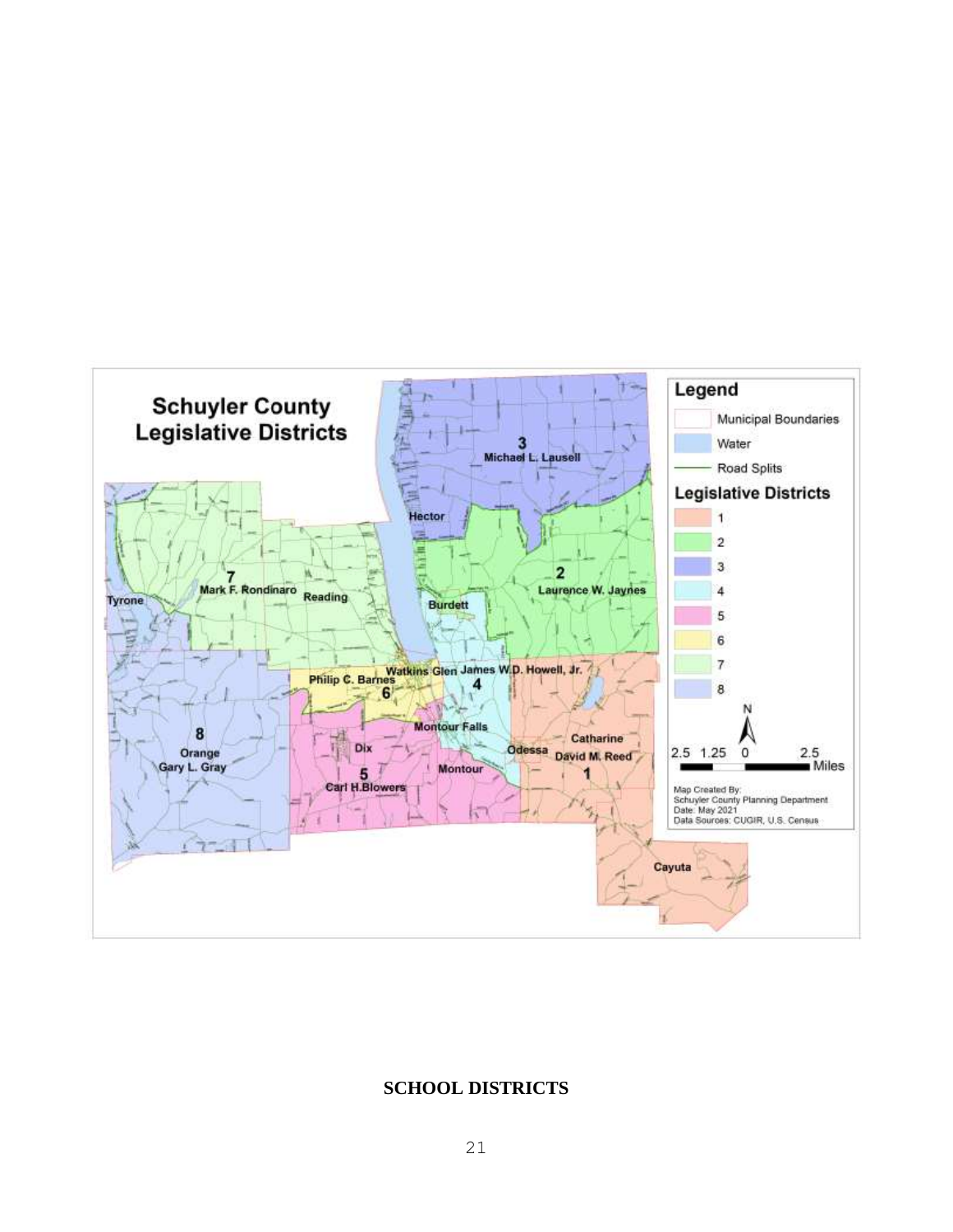| Route 226, Bradford, NY 14815                                                              |
|--------------------------------------------------------------------------------------------|
| John Marshall, Superintendent                                                              |
| 165 Charles Street, Painted Post, NY 14870<br>Michael Ginalski, Superintendent             |
| 55 Water Street, Dundee, NY 14837-1097<br>Kelly Houck, Superintendent                      |
| 8272 Main Street, Hammondsport, NY 14840<br>Kyle Bower, Superintendent                     |
| 1 Raider Lane (Business Office), Horseheads, NY 14845<br>Thomas J. Douglas, Superintendent |
| P.O. Box 430, College Avenue, Odessa, NY 14869<br>Christopher J. Wood, Superintendent      |
| 8326 Main Street, Interlaken, NY 14847<br>Stephen Parker Zielinski, Superintendent         |
| PO Box 307, 16 Dartts Crossroad, Spencer, NY 14883<br>Diahann Hesler, Superintendent       |
| 100 Whigs Street, Trumansburg, NY 14886<br>Kimberly Bell, Superintendent                   |
| 303 Twelfth Street, Watkins Glen, NY 14891<br>Greg Kelahan, Superintendent                 |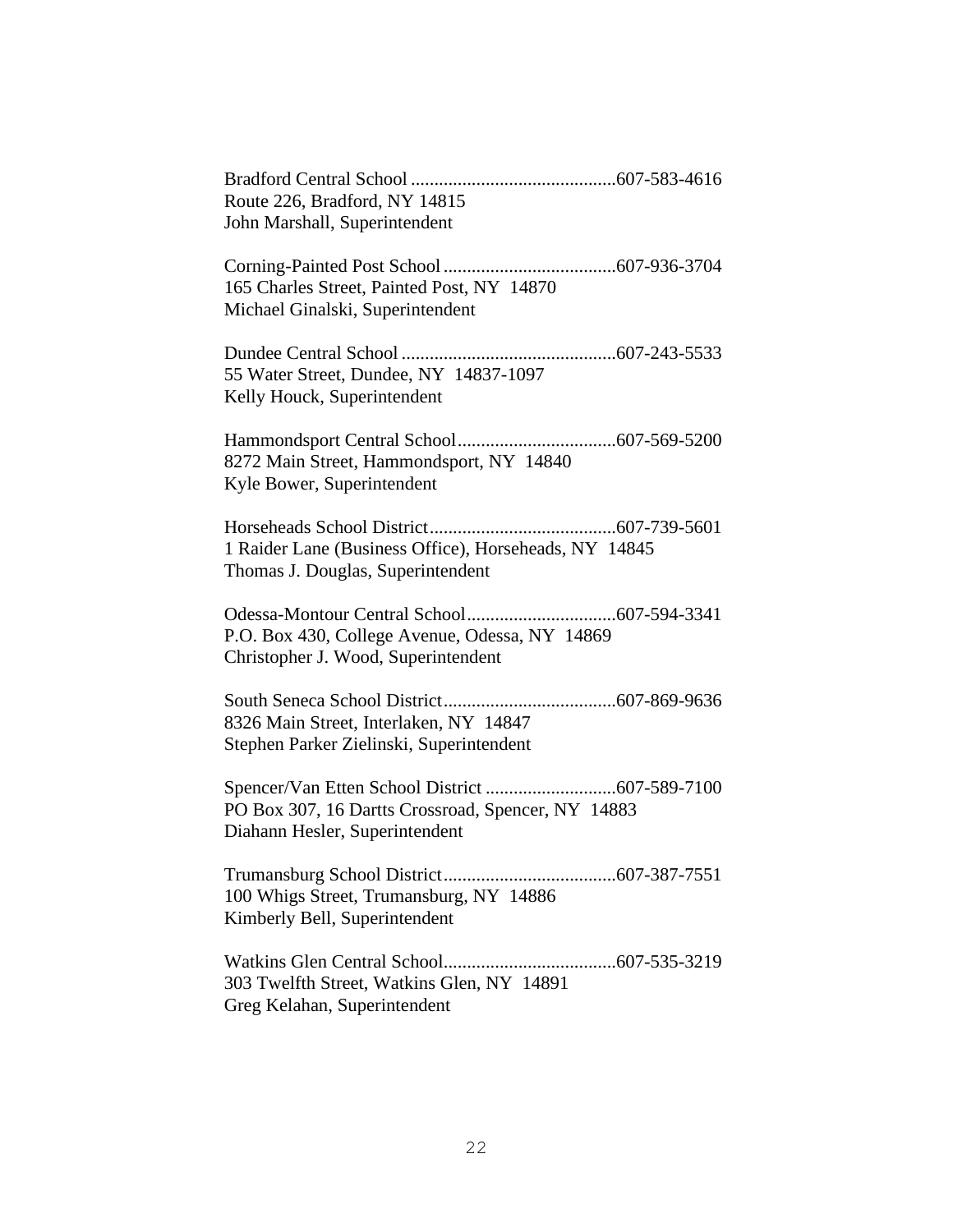### **NEW YORK STATE**

### **GOVERNOR OF THE STATE OF NEW YORK**

Honorable Kathleen C. Hochul NYS State Capital Bldg. Albany, NY 12224 518-474-8390 [www.governor.ny.gov](http://www.governor.ny.gov/)

(Local Address) State Office Building 44 Hawley Street Binghamton, NY 13901 607-765-5738

### **DEPARTMENT OF STATE**

Rossana Rosado, Secretary of State Department of State One Commerce Plaza 99 Washington Ave. Albany, NY 12231-0001 518-474-0050

#### **NEW YORK STATE SENATE**

New York State Senator – 58th District Honorable Thomas F. O'Mara Legislative Office Bldg., Room 406 Albany, New York 12247 518-455-2091 [Omara@nysenate.gov](mailto:Omara@nysenate.gov)

(Local Address) 333 East Water Street, 3rd Floor, Suite 301 Elmira, NY 14901 607-735-9671

### **NEW YORK STATE ASSEMBLY**

New York State Assemblyman – 132nd District Honorable Philip A. Palmesano Legislative Office Building, Room 320 Albany, NY 12248 518-455-5791 [palmesanop@nyassembly.gov](mailto:palmesanop@nyassembly.gov)

#### **(Local Address)**

105 East Steuben Street Bath, NY 14810 607-776-9691